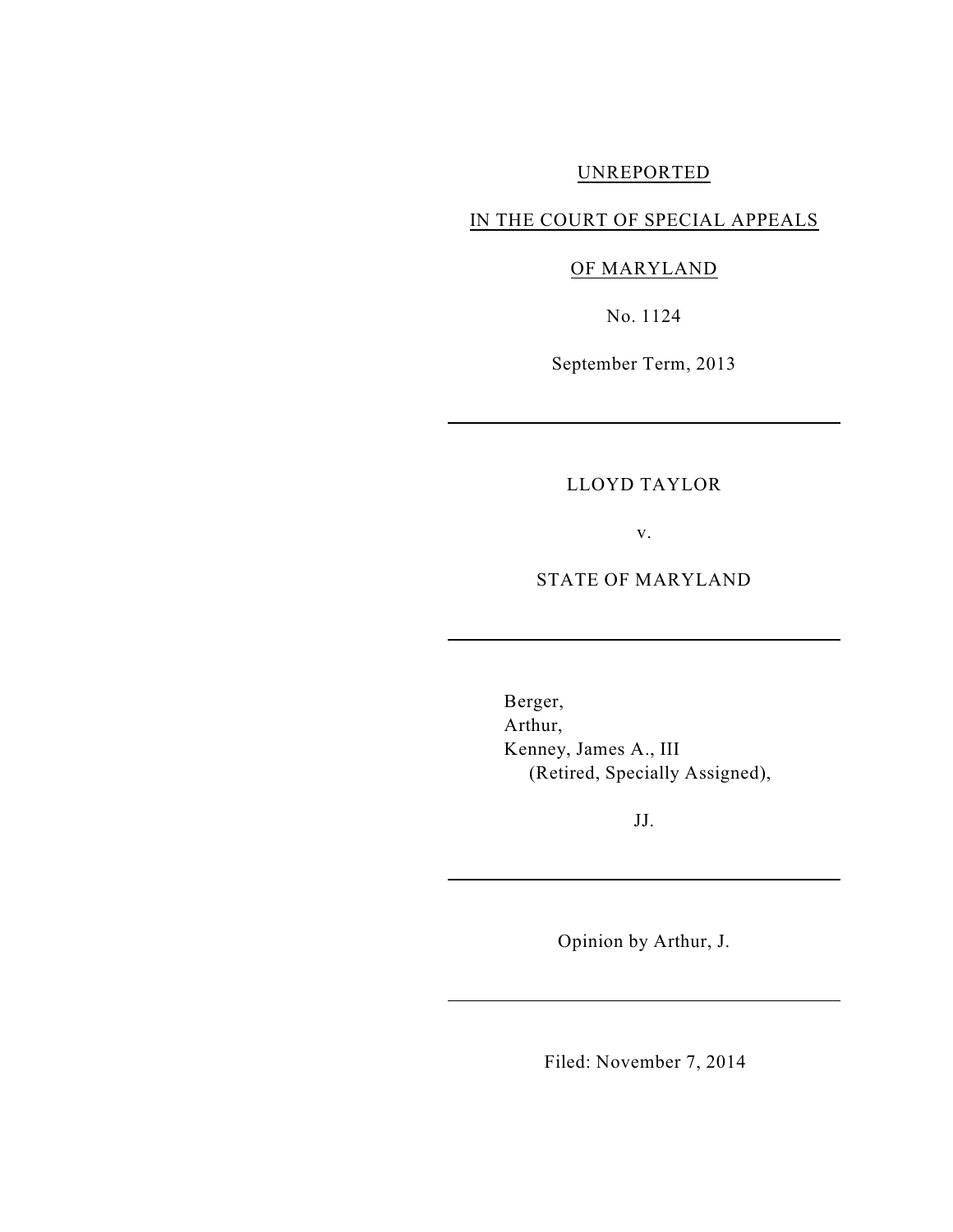A jury in the Circuit Court for Baltimore City convicted appellant Lloyd Taylor of possession with intent to distribute heroin, possession of marijuana, possession of drug paraphernalia, and resisting arrest. On July 29, 2013, the circuit court imposed a sentence of eight years of imprisonment for possession with intent to distribute heroin; one year of imprisonment, to be served concurrently with the heroin distribution count, for marijuana possession; one year of imprisonment, to be served consecutively with the heroin distribution count, for resisting arrest; and a \$100 fine, which was suspended in its entirety, for the paraphernalia conviction.

### **QUESTIONS PRESENTED**

Taylor raises five issues on appeal, which we restate and reorder as follows:<sup>1</sup>

- 1. Did the circuit court abuse its discretion when it declined to ask six of Moore's proposed voir dire questions?
- 2. Did the circuit court abuse its discretion when it denied Moore's request for a mistrial and his related motion to strike a detective's

- 1. The trial court abused its discretion in not giving certain voir dire questions proposed by the defense;
- 2. The trial court abused its discretion in denying the appellant's request for a mistrial and in denying a related motion to strike;
- 3. The trial court erred in permitting improper rebuttal argument by the state that shifted its burden;
- 4. The trial court abused its discretion in permitting improper lay opinion testimony;
- 5. The trial court erred in permitting inadmissible hearsay.

 $1$  Taylor phrased the questions in the following manner: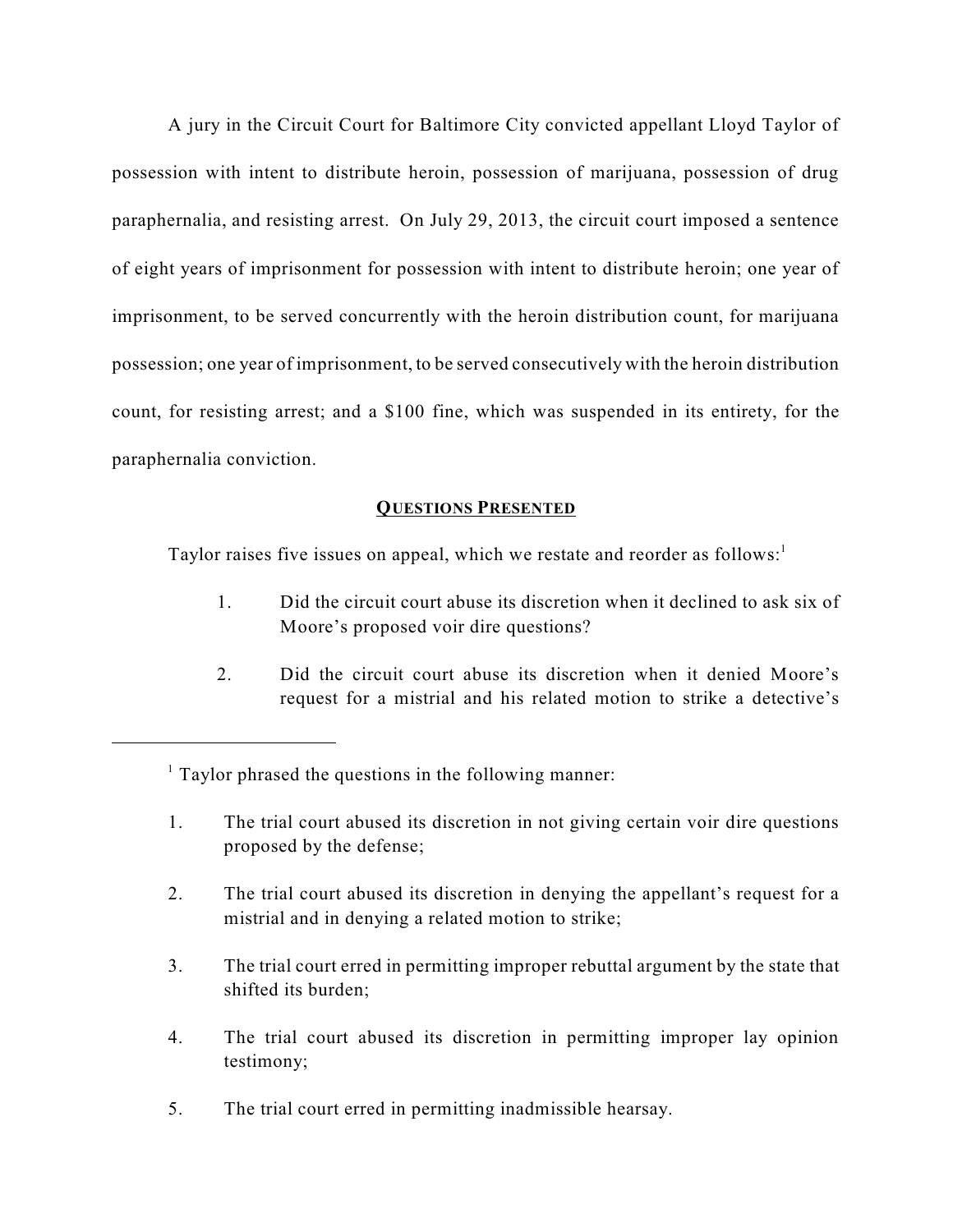statement, on cross-examination, about text messages that the court had previously excluded?

- 3. Did the circuit court abuse its discretion by admitting a detective's lay opinion testimony that Moore appeared to be suspicious that he was being observed?
- 4. Did the circuit court erroneously admit hearsay evidence when it permitted a detective to testify that a third party signed a form consenting to a search of her apartment?
- 5. Did the circuit court abuse its discretion when it permitted the State to rebut defense counsel's statements at closing argument regarding the State's failure to have one detective corroborate the testimony of another?

For the reasons that we discuss below, we shall affirm the circuit court's decisions with regard to all five issues presented.

#### **THE FACTS**

At Taylor'strial, Detective Calvin Mosstestified that he began conducting undercover surveillance of the 5700 block of Denwood Avenue at about 11:30 a.m. on the morning of August 13, 2012. Detective Moss and his colleague, Detective Keith Teidemann, watched from a vehicle with "heavily tinted" windows. They paid particular attention to the house at 5731 Denwood Avenue.

At around 12:15 p.m., Moss watched Taylor leave that house. Taylor wore a black Chicago Bulls cap, a black t-shirt, and black shorts. Moss recalled that Taylor walked toward nearby Lorelly Avenue, that he was holding a blue bag in his right hand, and that he placed the bag in the pocket of his shorts.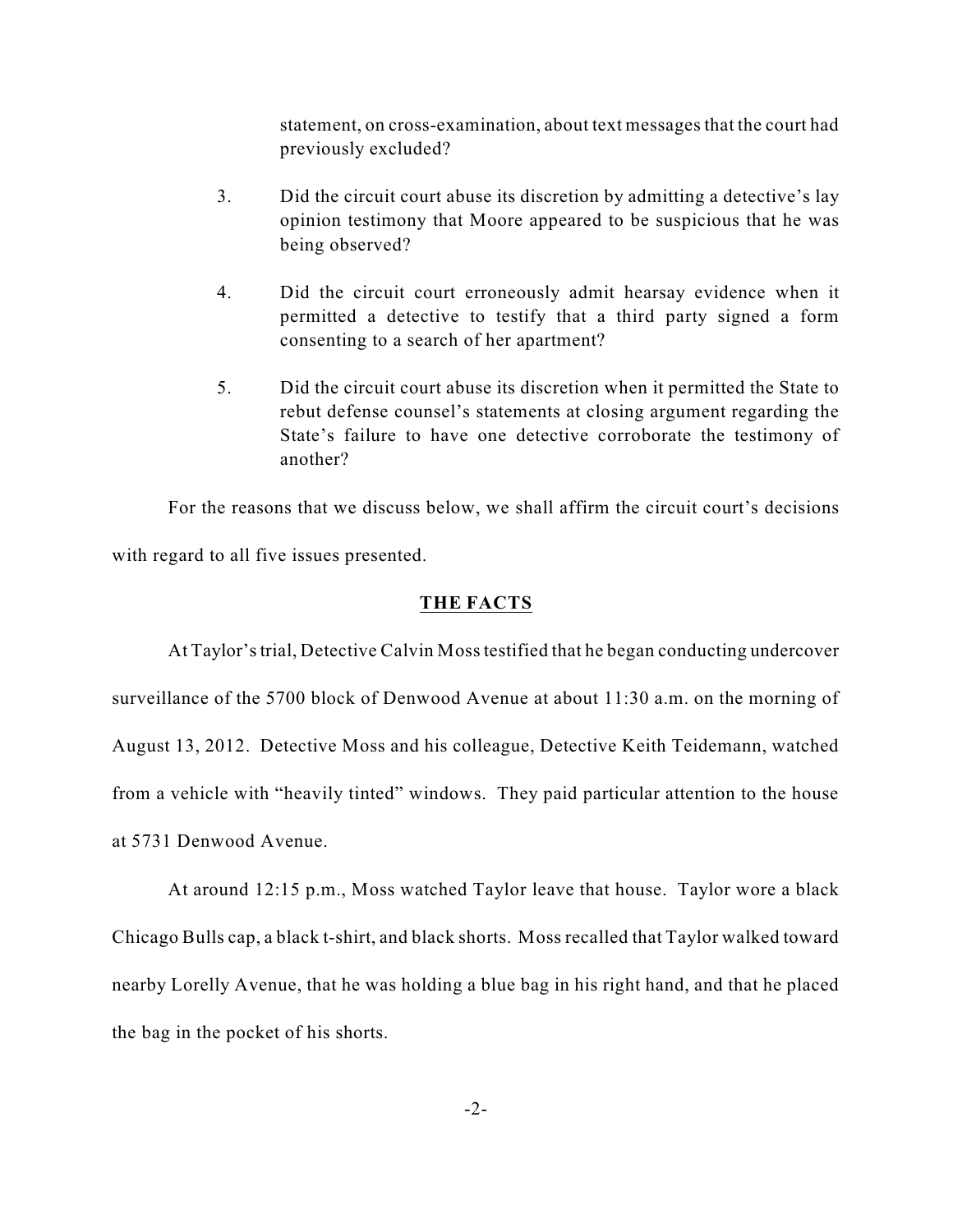The two detectives then drove to the 4800 block of Lorelly Avenue, which they believed was Taylor's destination. Moss knew that Stephanie Ramser<sup>2</sup> lived at 4806 Lorelly Avenue and that she was engaged in a romantic relationship with Taylor. Moss testified that when he and Teidemann arrived at Lorelly Avenue, they saw a gray Ford Focus, with Taylor in the passenger seat and Ramser in the driver's seat. Ramser and Taylor drove away and then, soon thereafter, returned to 4806 Lorelly, got out of the car, and entered the building.

Approximately ten minutes later, at about 2:00 p.m., Taylor left the building wearing the same attire he had worn earlier, including the Chicago Bulls cap. Taylor approached a black Toyota Camry, in which two men were sitting. Moss testified that, following a brief conversation between the parties, one of the men in the Camry handed currency to Taylor, who in turn removed a blue bag from his shorts, removed gel caps from the bag, and handed the gel caps to the passenger.

As discussed in greater detail below in Section III, Taylor then began to walk back toward the building at 4806 Lorelly. As he did so, he stopped to glare in the direction of the detectives' vehicle, with its tinted windows. The Camry then left the scene.

At trial, Moss testified that, thereafter, Taylor and Ramser again left the building and drove off in the Focus. Taylor was no longer wearing the Chicago Bulls cap.

<sup>&</sup>lt;sup>2</sup> The transcript alternately spells this last name as "Ramser," "Ramshore," and "Ramsier." The Court accepts the spelling of "Ramser," to which both parties have agreed.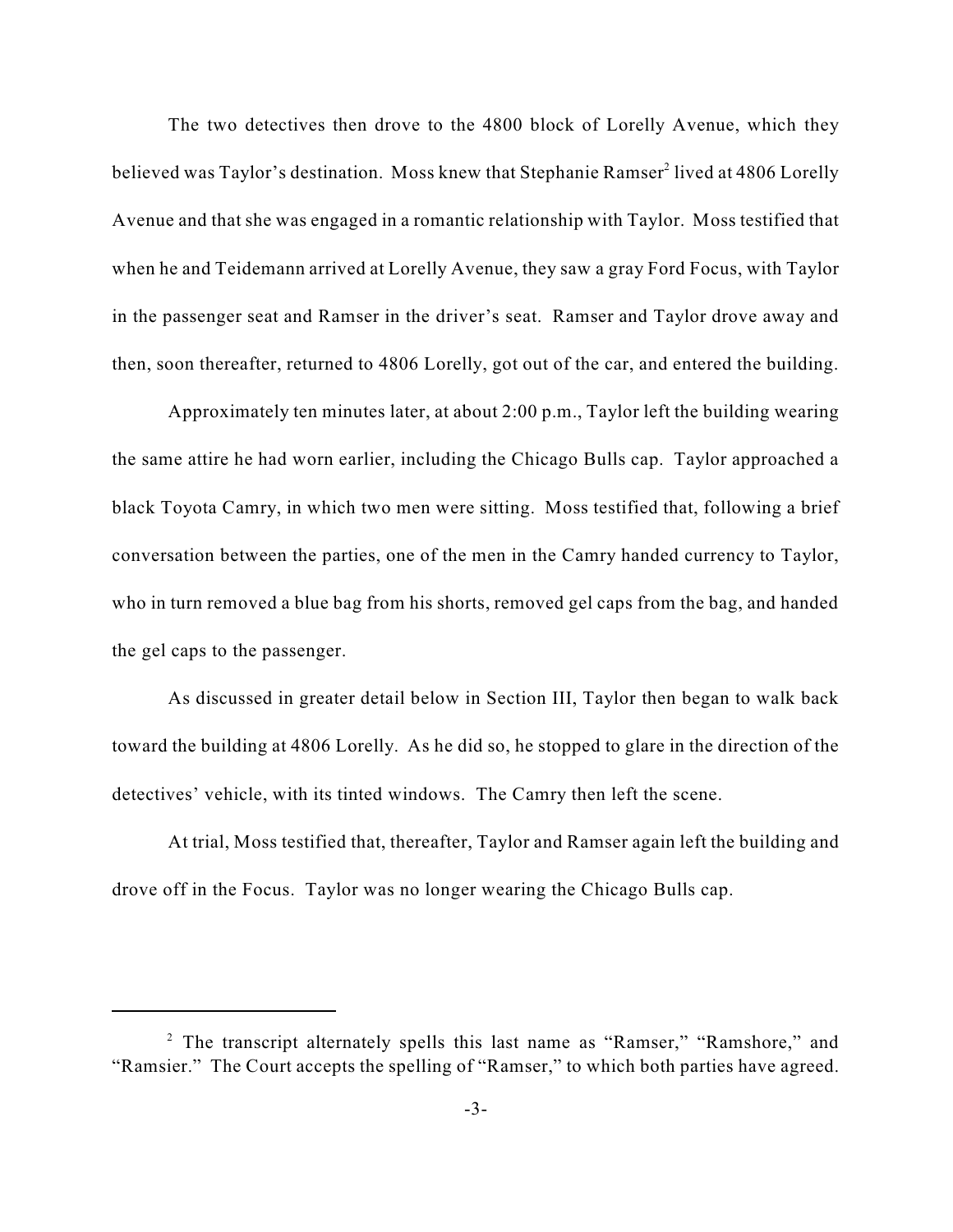The detectives pursued Taylor and Ramser until they were stopped on Moravia Road by another officer, whom Moss had called for that purpose. Moss testified that as he approached the stopped vehicle, he saw Taylor place small objects into his mouth. Taylor gagged and then, at Moss's instruction, spit out a clear plastic bag, which contained a green plant material that Moss believed to be marijuana.

At that point, Moss removed Taylor from the car and placed him under arrest. Taylor refused Moss's instruction that he put his hands behind his back so that the detectives could place him in handcuffs. Instead, Taylor attempted to "pull away" from the detectives in an attempt to flee. Moss testified that the detectives had to restrain Taylor, who continued to resist until a transport vehicle arrived to drive him to the police station. Moss recovered a cell phone and \$348 in U.S. currency from Taylor's person, but did not locate the blue plastic bag that he and Teidemann had seen earlier in the day.

At trial, the State also called Detective Teidemann, who testified that he assisted in the subsequent search of Ms. Ramser's apartment. In the course of that search, Teidemann saw, in plain view on a bedroom night stand, a Chicago Bulls cap. Teidemann lifted the cap, under which he discovered a blue plastic bag that contained 53 gel caps, as well as two razor blades on which there was an unidentified residue. Teidemann secured these objects as evidence.

The circuit court accepted Monique Pitts, a chemist for the Baltimore City Police Department, as an expert in controlled dangerous substances. As part of her testimony, Ms.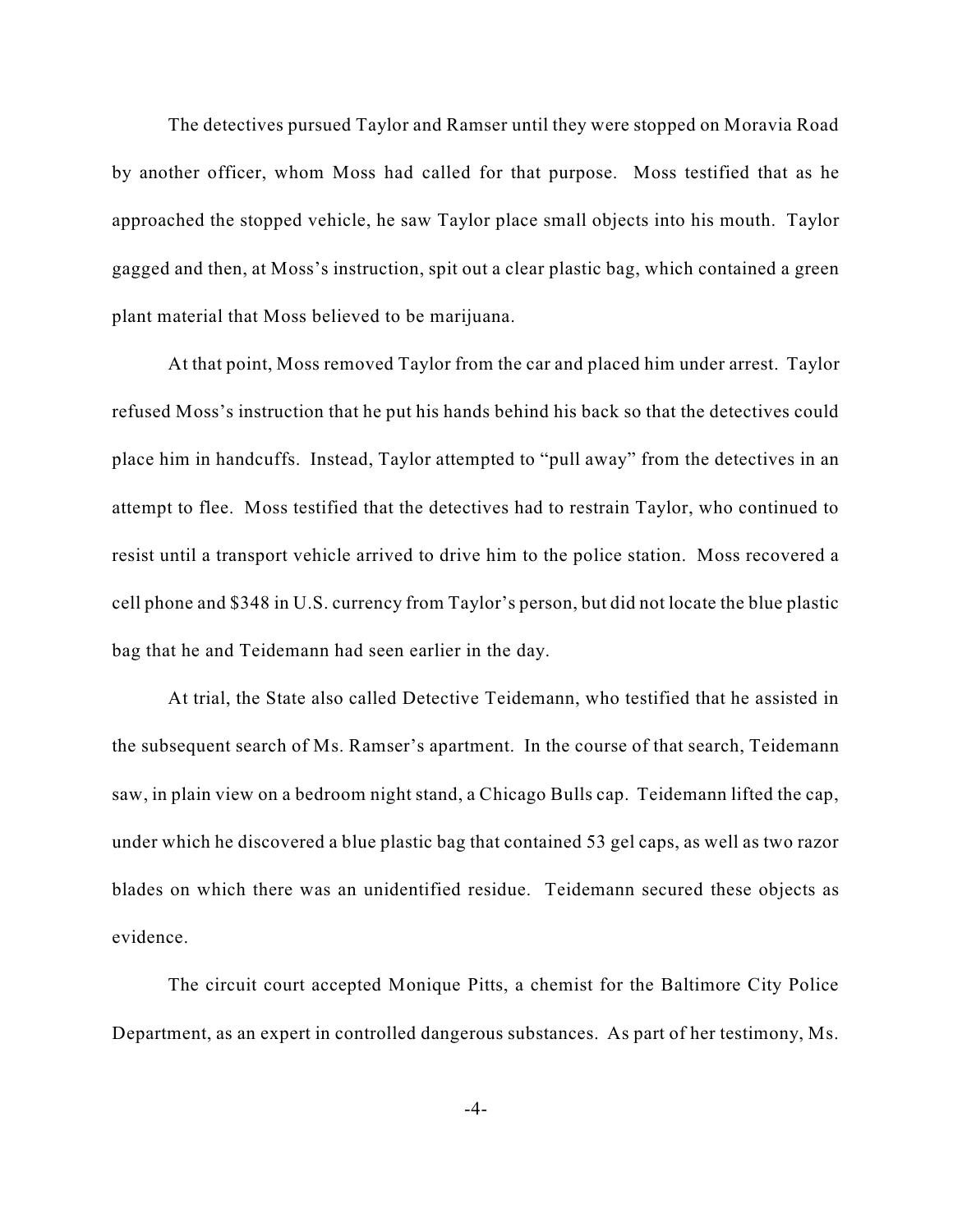Pitts identified four items that were submitted to her office and a corresponding "chain of custody" form. She identified the items as a clear plastic bag with a green plant-like material, a blue plastic bag, 53 gel caps, and two razor blades with residue on them. Ms. Pitts testified that, according to her expert analysis, the clear bag contained marijuana; the residue on the razor blades tested positive for cocaine; and the gel caps, with a gross weight of 18.77 grams, contained heroin.

The jury found Taylor guilty on all counts: possession of marijuana, possession with intent to distribute heroin, possession of drug paraphernalia, and resisting arrest. We shall introduce additional facts as they become relevant in the course of addressing the issues that Taylor has raised in this appeal.

#### **DISCUSSION**

## **I. The Circuit Court Did Not Abuse Its Discretion in Refusing to Read Six of Taylor's Requested Voir Dire Questions**

Taylor first challenges the circuit court's decision not to read six of Taylor's requested voir dire questions. Taylor asserts that the court abused its discretion when it declined to ask five of the questions because they concerned specific causes for juror disqualification. Taylor also asserts that, in refusing to ask a sixth question, the court (1) failed to exercise its discretion by electing to read a "catch-all" question instead; and, alternatively (2) abused its discretion because his requested question "would have aided in the intelligent exercising of peremptory challenges."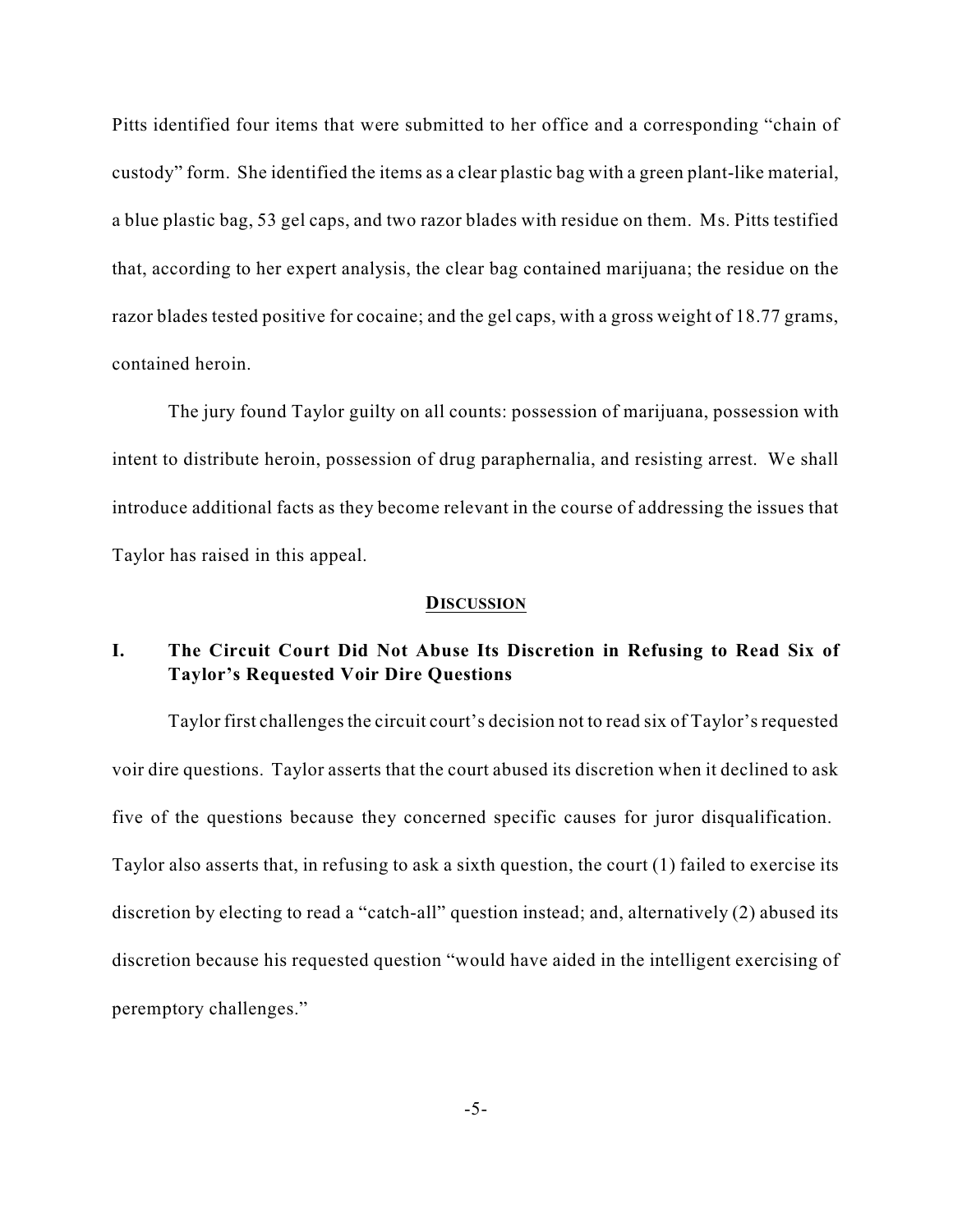In response, the State argues that Taylor has failed to preserve either voir dire challenge and that, in any event, the court was within its discretion to refuse to ask the six questions Taylor requested of it. We address these issues in turn, and, for the reasons that follow, shall affirm the judgments.

### **A. Factual Background**

After ruling on the State's proposed voir dire questions, the circuit court addressed Taylor's 22 requested questions. The court ruled that it would ask five of his questions (plus additional subparts), that it would ask at least five more (plus additional subparts) in a different form, but that it would not ask Taylor's questions 3, 5(a), 6, 7, 13, 15, 16, 17, 18, and 19. 3

 $3$  At voir dire the circuit court elected to ask the jury these questions:

(1) whether anyone in the venire knows anything about the case;

- (2) whether anyone knows Mr. Taylor, defense counsel or the prosecutor;
- (3) whether anyone knows the various persons who could be called as witnesses or mentioned in witness testimony;

(4) whether anyone hassuch strong feelings about illegal drugs that they would not be able to be fair and impartial;

(5) whether anyone is a member of or has immediate family who are members of law enforcement or related professions;

(6) in a four-part question, (a) whether Mr. Taylor's race would affect anyone's ability to be fair, (b) whether anyone has been a victim of a serious crime or has family who have been victims of a serious crime, (c) whether (continued...)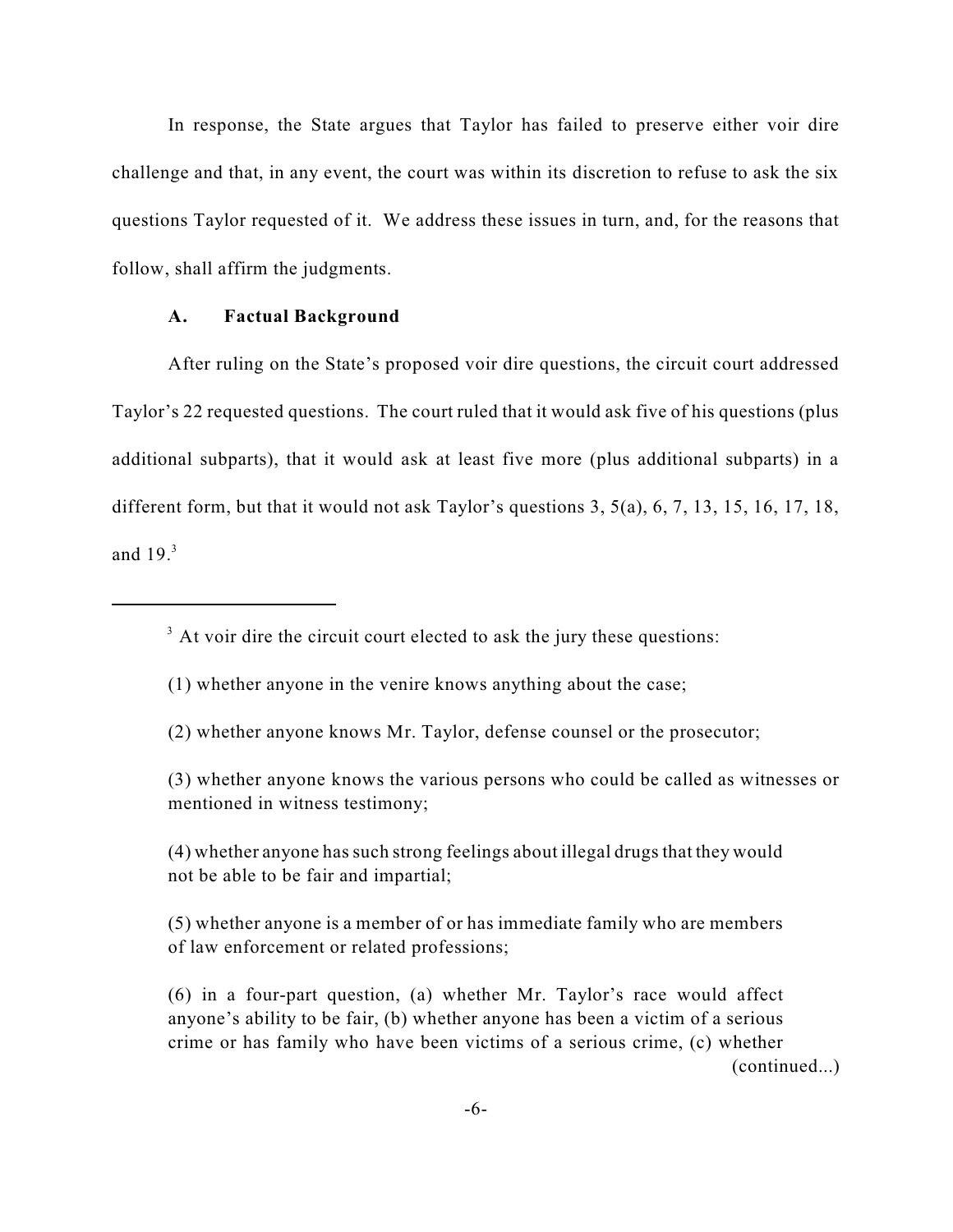Taylor challenges the circuit court's refusal to ask questions 15 through 19, which

addressed general principles of law and were worded as follows:

- (15) Is there any member of the panel that [sic] believes merely because a person is indicted by the Grand Jury or charged by Criminal Information, that this raises a presumption of guilt on the part of that individual?
- (16) The fact that the accused has been arrested and/or charged by indictment/criminal information is not evidence and must not enter into your deliberation on his guilt or innocence. Is there any member of the jury panel who is unable or unwilling to uphold and abide by this rule of law?
- (17) The accused in every criminal case is presumed innocent unless you are satisfied beyond a reasonable doubt of the accused's guilt solely from the evidence presented in this case, the presumption of innocence requires you to find the accused not guilty. Is there any member of the jury panel who is unable or unwilling to uphold and abide by this rule of law?
- (18) In every criminal case, the burden of proving the guilt of the accused rests solely and entirely on the State. The accused has no burden and does not have to prove his innocence. Is there any member of the jury panel who is unable or unwilling to uphold and abide by this rule of law?
- (19) Every person accused of a crime has an absolute constitutional right to remain silent and not testify. You may not consider his silence in any way in determining whether he is guilty or not guilty. Is there any

 $3$  (...continued)

anyone has been convicted of a crime or has family who have been convicted of a crime, and (d) whether anyone has pending criminal charges against them; and

<sup>(7)</sup> a "catch-all" question addressing jurors' ability to be fair and impartial.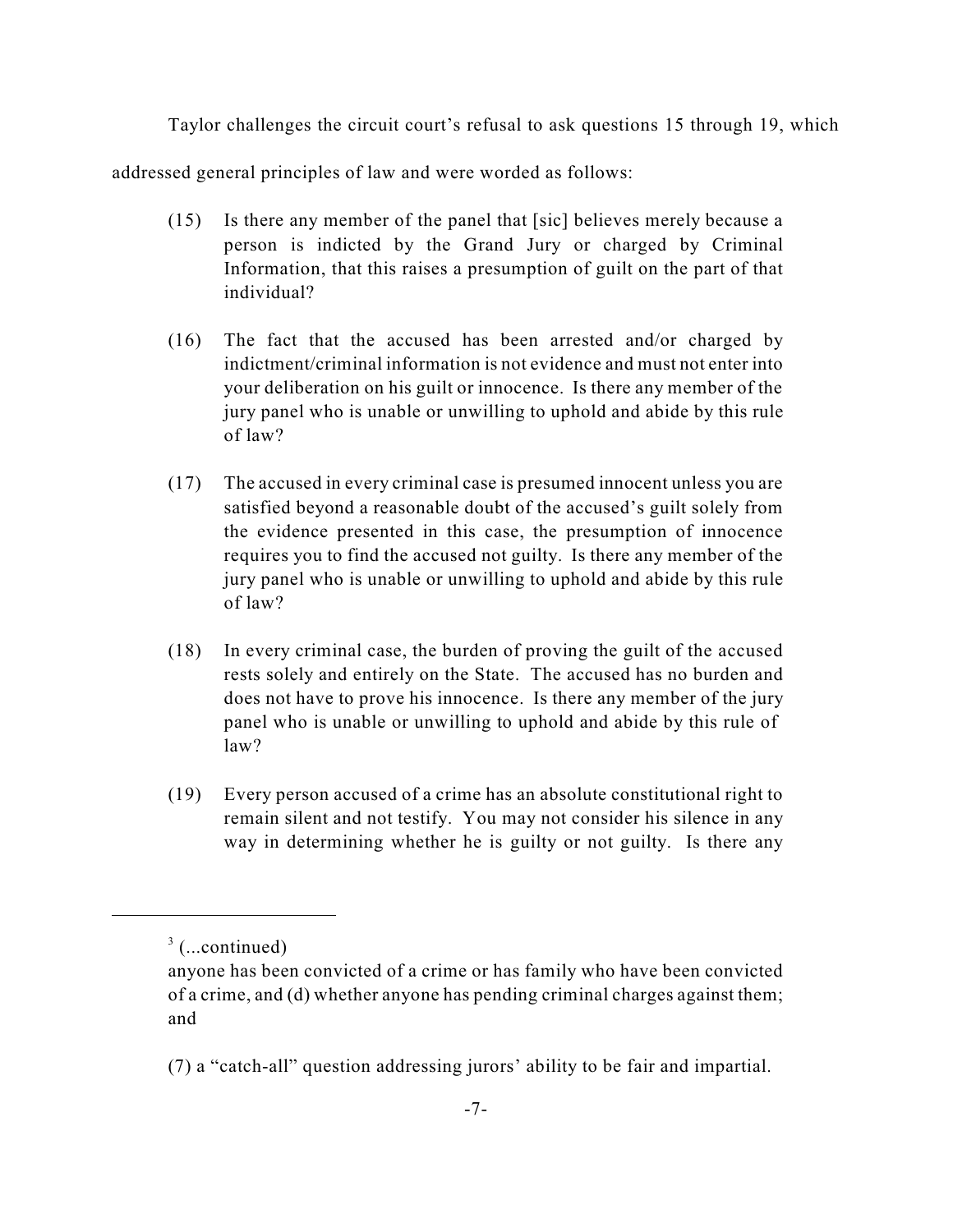member of the [venire] who is unable or unwilling to uphold and abide by this rule of law?

In addition, Taylor's proposed questions included question 13, which was phrased as follows: "Has any member of the jury panel ever served on a Grand or Petit Jury?"

When the circuit court declined to ask these six questions, declined to ask several others requested by Taylor, and decided to ask several others in modified forms, defense counsel addressed the court's decision only as to question 13. The following colloquy occurred:

- DEFENSE: Your Honor, just one more question. Did the Court say in the affirmative or the negative as to Number 13?
- COURT: Number 13. I will not give 13.
- DEFENSE: Your Honor, I would just like to be heard on that issue.
- COURT: Okay.
- DEFENSE: I think that prior jury service is an important piece of information in querying the [venire] panel in voir dire, because of the circumstances. And I would argue that—
- COURT: Because of what circumstances? What do you mean?
- DEFENSE: That many people the pool of potential jurors causes many people to be called very frequently. And it is – I would argue to the Court that there are many positive responses as far as prior jury service is concerned. And that I think that prior jury service is illuminative of fitness to serve as a juror based on any positive or negative experiences—
- COURT: Well, I am going to ask—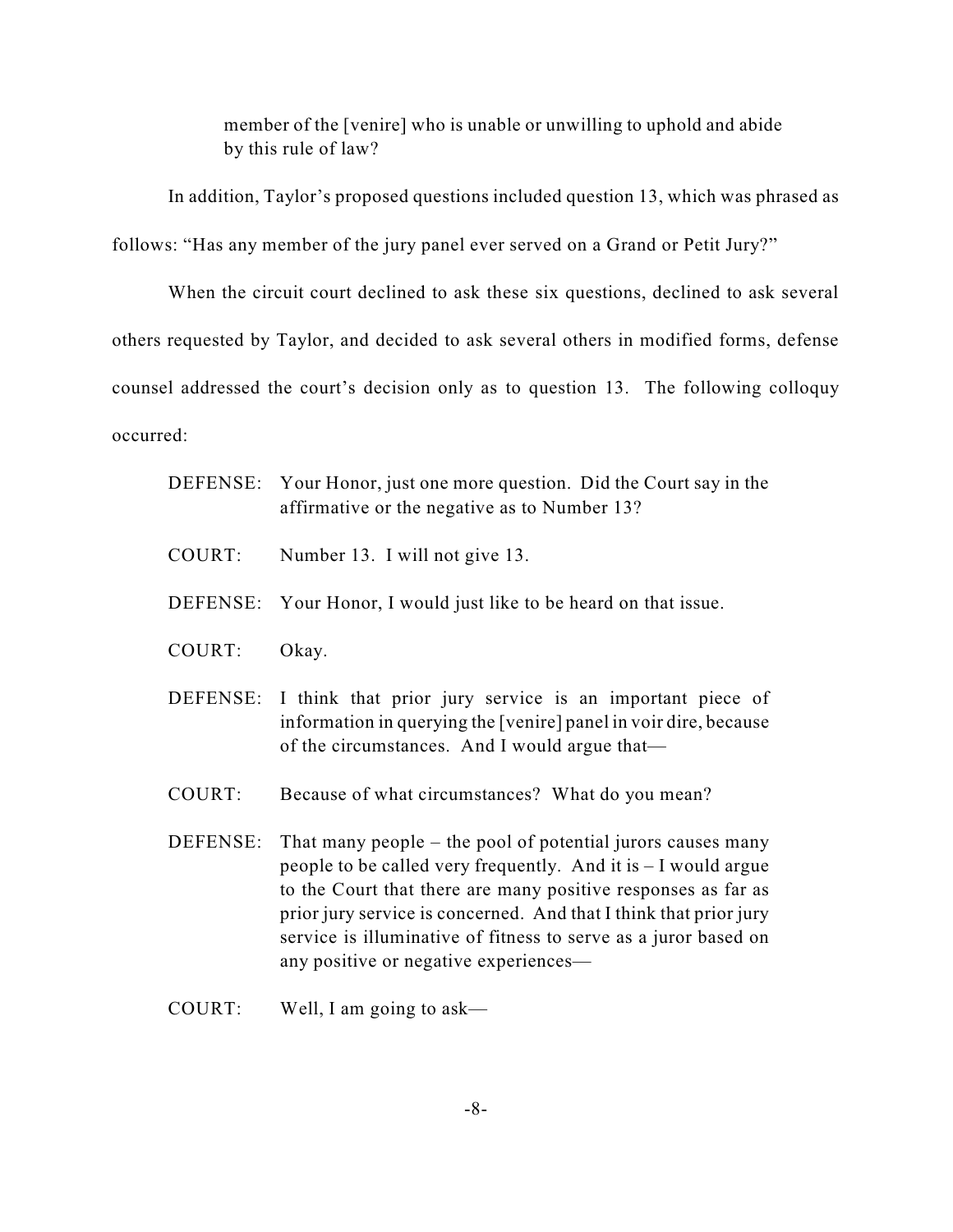- DEFENSE: —that could affect their ability to be fair and impartial in this case.
- COURT: I am going to ask them if they've had any negative experiences that would affect their ability. $4$  But I'm not going to ask them if they've ever served. I'll note your exception for not giving 11 [sic]. Anything else, [defense counsel]? Now remember, [defense counsel], since you've noted an exception to not giving it, you need to make sure that the Clerk gets a copy of your voir dire, so that the appellate court has some idea of what question 11 [sic] was.<sup>5</sup>
- DEFENSE: Very well.
- COURT: Okay. Anything else?
- DEFENSE: No, Your Honor.

Aside from the foregoing exchange concerning question 13, at no point did defense counsel take exception to or otherwise specifically address the court's decisions to modify or refuse to ask Taylor's proposed questions.

<sup>&</sup>lt;sup>4</sup> The circuit court eventually opted to read the following "catch-all" question to the jury pool at the end of voir dire:

Is there any reason whatsoever that might affect your ability to render a fair and impartial verdict in this case, including, but not limited to, any actual hardship in serving two days, any religious reason, any moral reason, any physical reason, any philosophical reason, or any personal experience you may have had with the criminal justice system?

 $5$  The court reporter added these last two "[sic]" notations, as the circuit court clearly had been discussing voir dire question 13, and not question 11.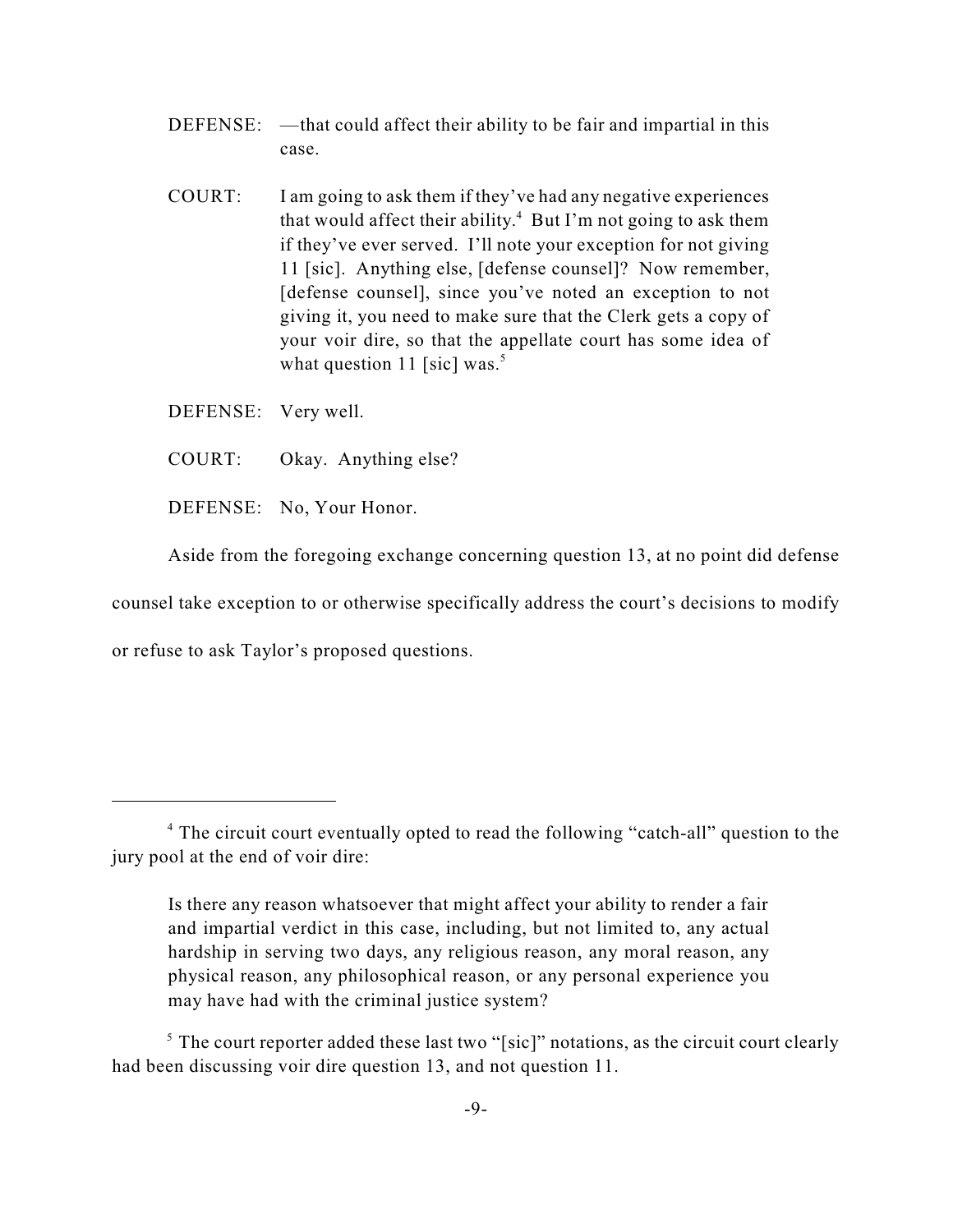After the court had begun the voir dire process and had excused the jury panel for lunch recess, defense counsel again addressed the court's ruling with respect to Taylor's proposed questions:

- DEFENSE: .... I just wanted to note my exceptions based on the previous arguments that I made regarding the jury questions that were propounded in voir dire.
- COURT: Well, you can't do that. You can—. I mean, you're incorporating your earlier arguments?
- DEFENSE: Yes, Your Honor.
- COURT: That's fine. As long as the Clerk has a copy of your voir dire.
- DEFENSE: Very well. I just wanted to make sure I'm preserving.
- COURT: You're preserving, as long as she's got a copy of your voir dire.
- DEFENSE: I will. I'm going to go—
- COURT: Because you have not you just submitted a courtesy copy to the Court, not—
- DEFENSE: That's correct. I did.

COURT: —not a formal copy for the Clerk.

The court later returned from recess to complete the voir dire process and select the jury from the venire. Defense counsel stated no further objections or exceptions to the court's rulings on the proposed voir dire questions.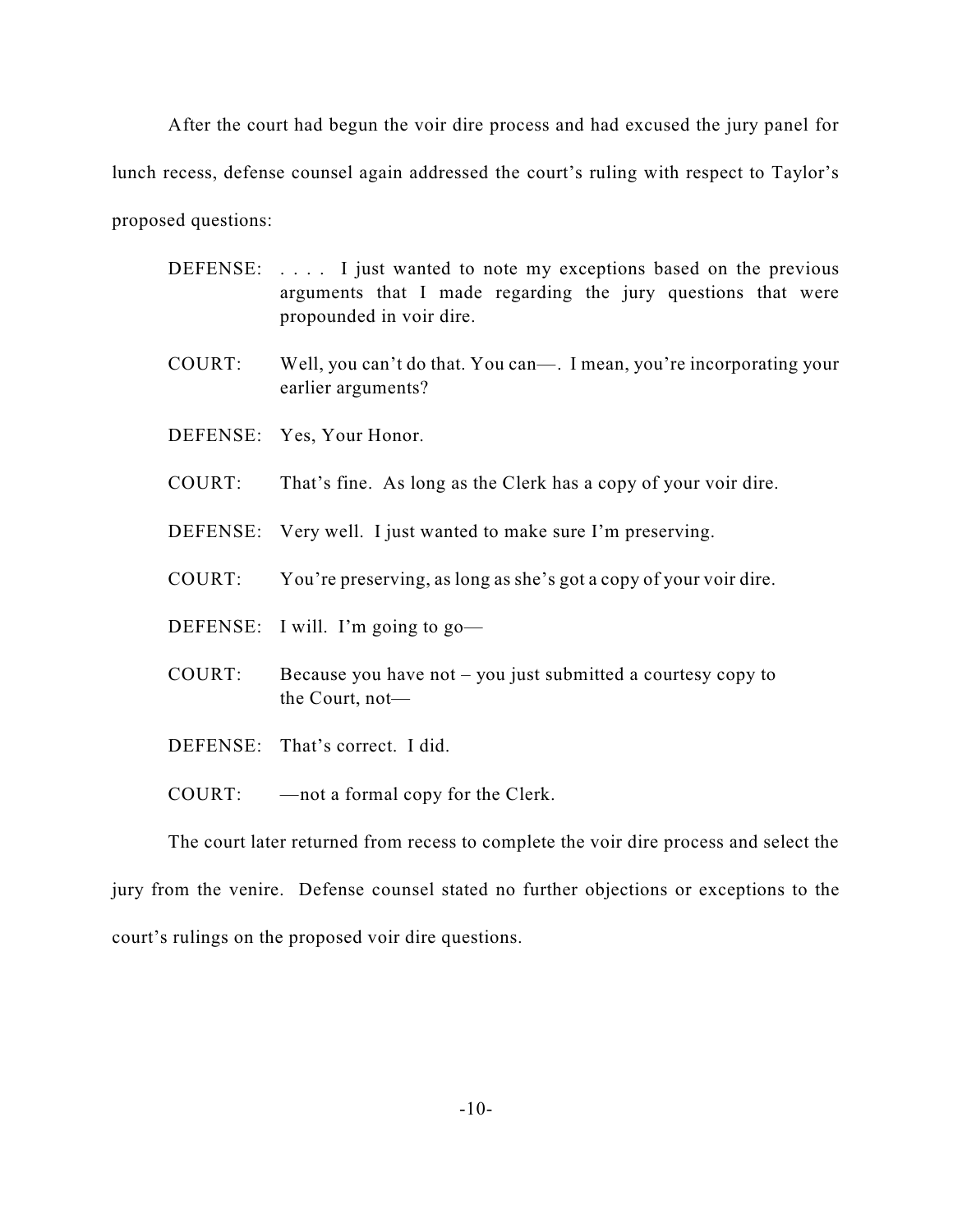#### **B. Questions 15 through 19**

Taylor's proposed questions 15 through 19 address bedrock principles of criminal law – the presumption of innocence, for example, and the State's burden to prove guilt beyond a reasonable doubt – that trial courts, like the court in this case, regularly read as part of jury instructions during the course of criminal trials. *See Maryland Criminal Pattern Jury Instructions* 2:02, 3:17.

Taylor challenges the court's decision to refuse to read these five questions, arguing that each one concerned "specific grounds for which [a juror] may be struck for cause[,]" and that "a defendant has the right to a voir dire question aimed at identifying a disqualifying bias or preconception." The State in turn asserts that under Maryland law trial courts retain discretion whether to ask questions that address only general principles of law, and that by refusing these five questions the circuit court soundly exercised that discretion. We need not reach the merits of this issue, however, as Taylor has not properly preserved the issue and has thus waived it for the purposes of appellate review.

Maryland Rule 8-131(a) states, in pertinent part: "Ordinarily, the appellate court will not decide any [] issue unless it plainly appears by the record to have been raised in or decided by the trial court[.]" Fairness and the orderly administration of justice are advanced by requiring counsel to bring its client's position to the lower court's attention at trial so that it can pass upon, and possibly correct, any errors in the proceedings. *Robinson v. State*, 410 Md. 91, 103 (2009). Rule 8-131(a) therefore requires an appellant who contests a court's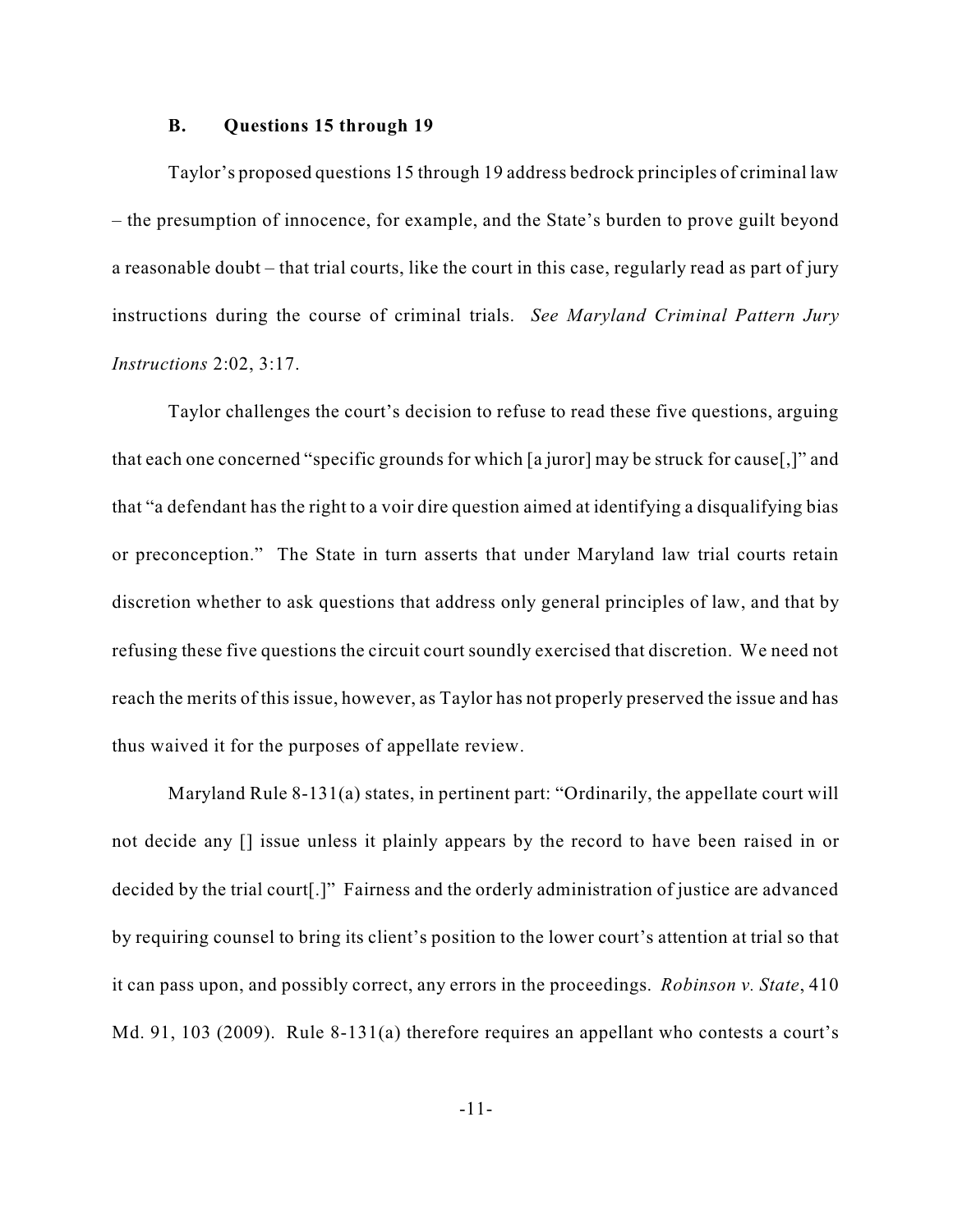ruling on appeal to have made a timely objection at trial. Failure to do so bars that appellant, as a matter of right, from obtaining review of the claimed error. *Id.*

Rule 4-323(c) governs the manner of objections during jury selection. *See*, *e.g.*, *Marquardt v. State*, 164 Md. App. 95, 142 (2005). In pertinent part, Rule 4-323(c) provides that:

For purposes of review . . . on appeal . . . , it is sufficient that a party, at the time the ruling or order is made or sought, makes known to the court the action that the party desires the court to take or the objection to the action of the court. The grounds for the objection need not be stated unless these rules expressly provide otherwise or the court so directs.

"It is sufficient to preserve an objection during the *voir dire* stage of trial simply by making known to the circuit court 'what [is] wanted done.'" *Marquardt*, 164 Md. App. at 143 (quoting *Baker v. State*, 157 Md. App. 600, 610 (2004)). For example, in *Marquardt*, the defendant preserved his objection by telling "the circuit court that he objected to his proposed questions 11, 12, 14, and 15 not being asked." *Id.* On the other hand, when a defendant does not specifically object to the court's decision not to read a question, he or she cannot "complain about the court's refusal to ask the exact question he requested." *Gilmer v. State*, 161 Md. App. 21, 33, *vacated on other grounds*, 389 Md. 656 (2005).

Here, Taylor has failed to preserve his challenge. As part of the second colloquy (after voir dire had commenced), counsel answered in the affirmative when the circuit court asked him whether he was "incorporating [his] earlier arguments[.]" As Taylor concedes in his reply brief, these "earlier arguments" included only Taylor's objection on the record to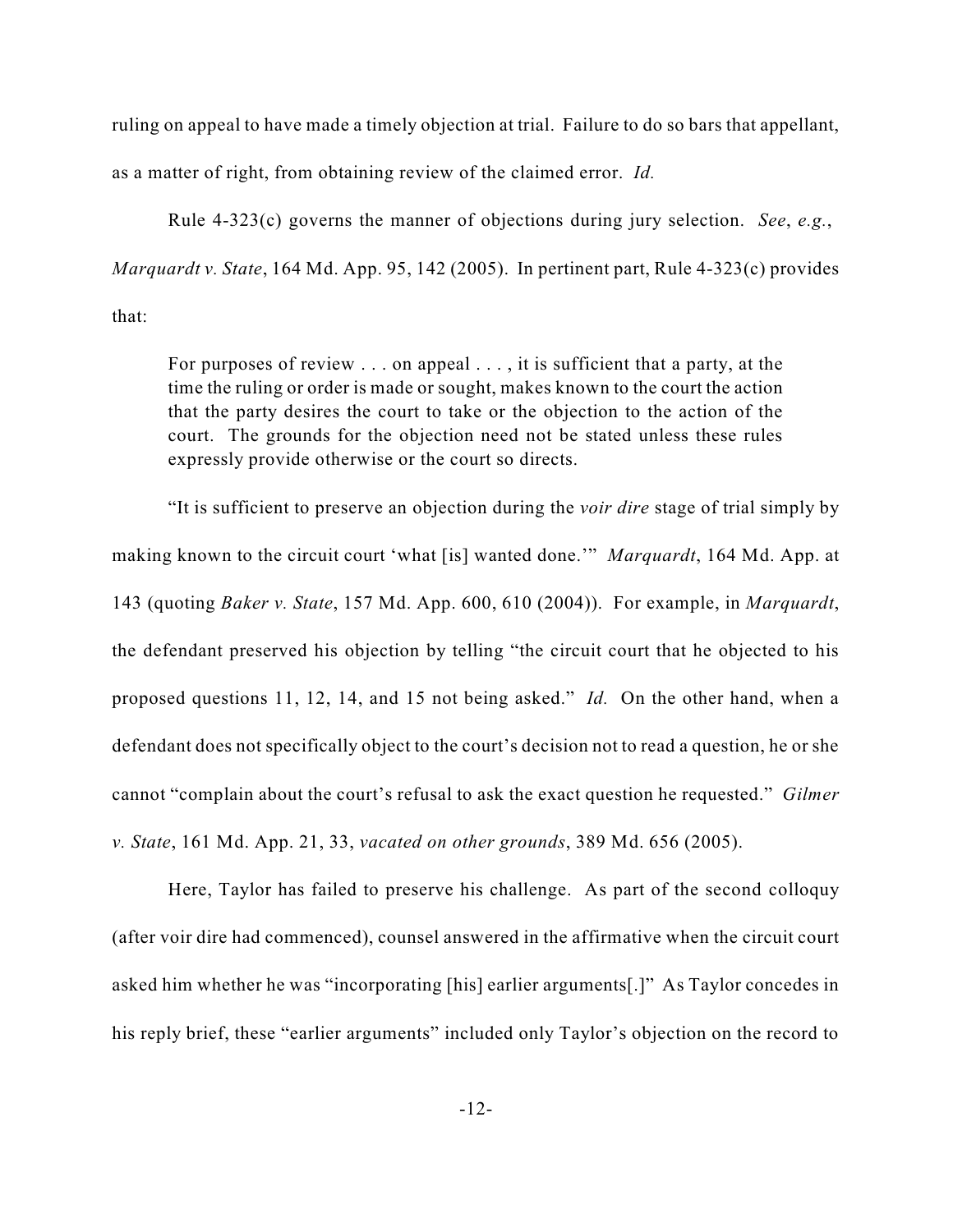the circuit court's refusal to read proposed question 13 (concerning prior jury service). When the court asked defense counsel, at this initial challenge, whether there was anything else, counsel answered, "No, Your Honor."

Mindful of his attorney's statement, Taylor now insists that, at the time of his initial exception to question 13, he never affirmatively waived his exception to the five questions that the court did not specifically address. Taylor then strains to argue that when defense counsel later stated (after voir dire had begun) his "exceptions" based on "arguments" previously made concerning proposed voir dire questions, he implicitly incorporated the other challenges because counsel's use of the plural tense "comports more with a desire to also take exception to the rulings concerning questions #15 through #19."

It may be that, through these later remarks, defense counsel covertly intended to object to the court's rulings on questions 15 through 19. Yet, by employing such general language, counsel kept his wishes secret and thus failed in his burden to inform the circuit court of what the defendant wanted to be done. *Marquardt*, 164 Md. App. at 143. The circuit court, for good reason, appears to have understood counsel's vague statements to constitute only a reiteration of the lone objection that he had previously made. It was not the court's obligation to mine counsel's motives for other, more specific, grounds for exception. Nor, for that matter, do we expect the court to have possessed the additional power to divine whether counsel now objected to *all* of the refused or modified jury questions, or instead, as Taylor purports to have intended, only to five specific questions among them. Accordingly,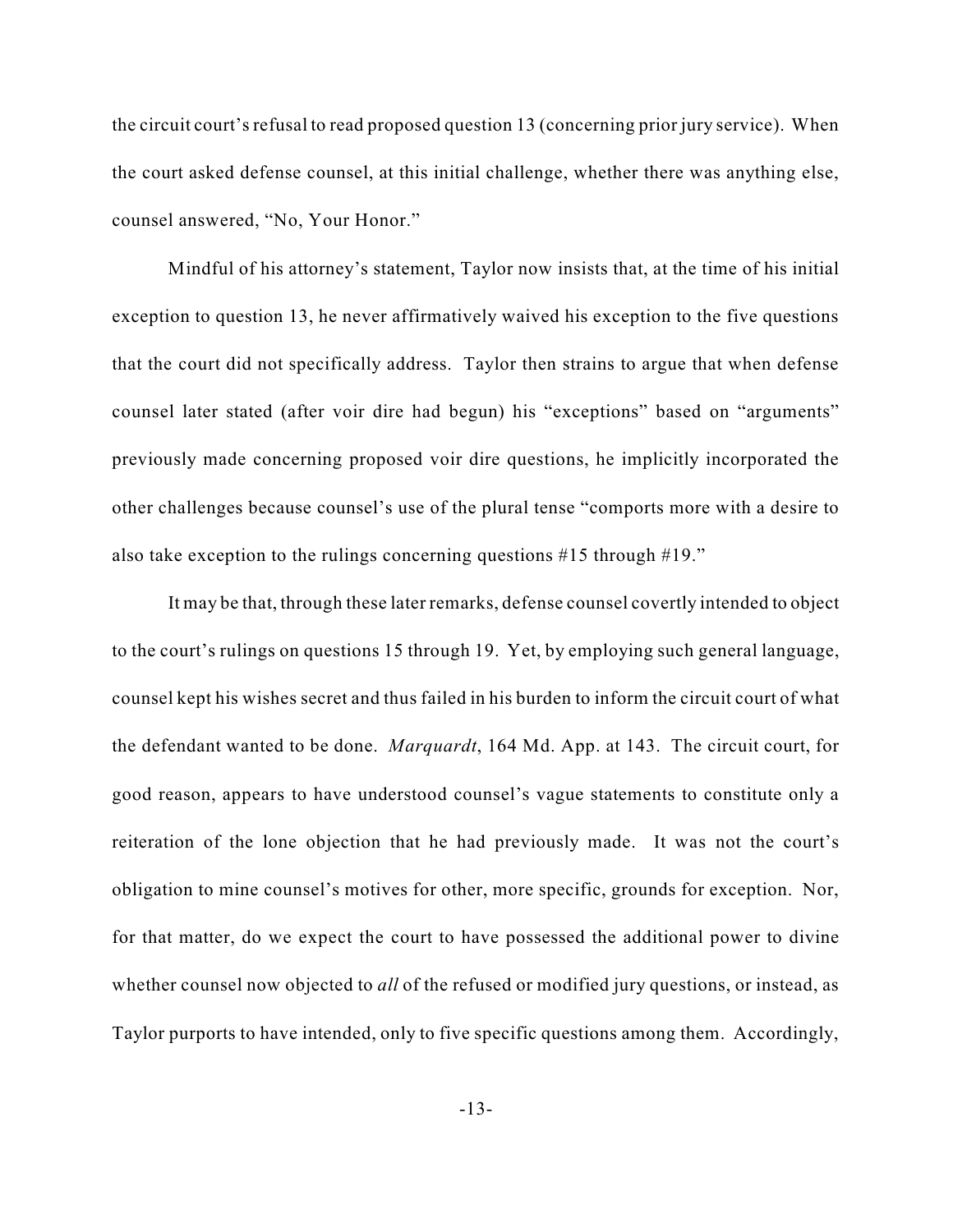Taylor "cannot complain about the court's refusal to ask the exact question he requested." *Gilmer*, 161 Md. App. at 33. 6

Nonetheless, even if Taylor had preserved his challenge to the court's decision not to ask questions 15 through 19, we would affirm.

Maryland courts have regularly held that "[t]here are two categories of specific causes for [juror] disqualification: (1) a statute disqualifies a prospective juror; or (2) a 'collateral matter [is] reasonably liable to have undue influence over' a prospective juror." *Pearson v. State*, 437 Md. 350, 357 (2014) (quoting *Washington v. State*, 425 Md. 306, 313 (2012)). The latter category consists of "biases directly related to the crime, the witnesses, or the defendant[.]" *Washington*, 425 Md. at 313.

While the accepted factual bases for finding such bias are varied, Maryland appellate courts have long held that a trial court is within its discretion to refuse to ask potential jurors about whether they would give the defendant the benefit of the presumption of innocence and about the State's burden of proof, as it was "inappropriate to instruct on the law at the [voir dire] stage of the case, or to question the jury as to whether or not they would be disposed to follow or apply stated rules of law." *Twining v. State*, 234 Md. 97, 100 (1964). This Court

 $6$  We are unpersuaded by Taylor's alternative argument that when the circuit court declined to ask questions 15 through 19, it triggered that part of Md. Rule 8-131(a) that allows preservation where an issue has been raised in "*or decided by a trial court.*" (Emphasis added.) The circuit court's sole decision was to decline, in its discretion, to ask questions proposed to it. It never once raised or passed upon the precise argument Taylor now raises on appeal: that the court wrongly denied Taylor his "right to a voir dire question aimed at identifying a disqualifying bias or preconception."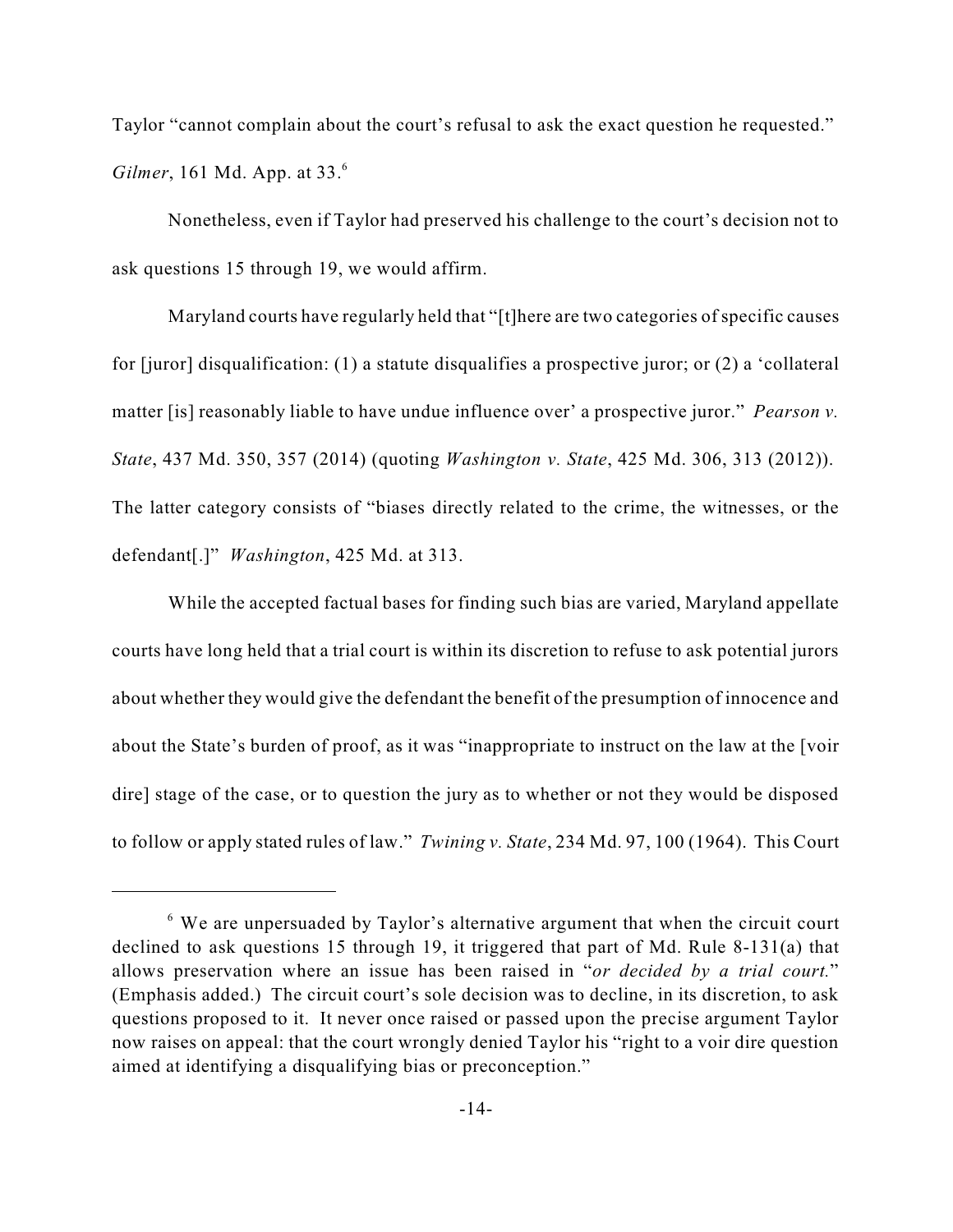has since reaffirmed the *Twining* rule on a number of occasions. *See, e.g.*, *Marquardt*, 164 Md. App. at 144 ("[T]his Court has not, nor could it, retreat from *Twining*"); *Baker*, 157 Md. App. at 615-18 (holding that questions relating only to defendant's right not to testify and burden of proof need not be asked unless court exercises discretion to do so and rejecting the suggestion that *Twining* is "now outmoded").

#### **C. Question 13**

Taylor separately argues that the circuit court failed to exercise its discretion and, in the alternative, abused its discretion, by refusing to read proposed question 13, which asked whether any members of the jury pool had ever served on a "Grand or Petit Jury[.]" Taylor has failed to preserve this issue as well.

As noted above, when the circuit court ruled on Taylor's proposed voir dire questions, defense counsel specifically set aside time to take exception to the ruling on question 13. In doing so, defense counsel articulated the precise basis for his exception, stating, "I think that prior jury service is illuminative of fitness to serve as a juror based on any positive or negative experiences . . . that could affect their ability to be fair and impartial in this case." The court took note of this exception on the record. On appeal, however, Taylor does not cite the reason proffered at the time of the circuit court's ruling, but instead relies on the separate theory that asking the question of the jury pool would "aid counsel in the intelligent exercising of peremptory challenges."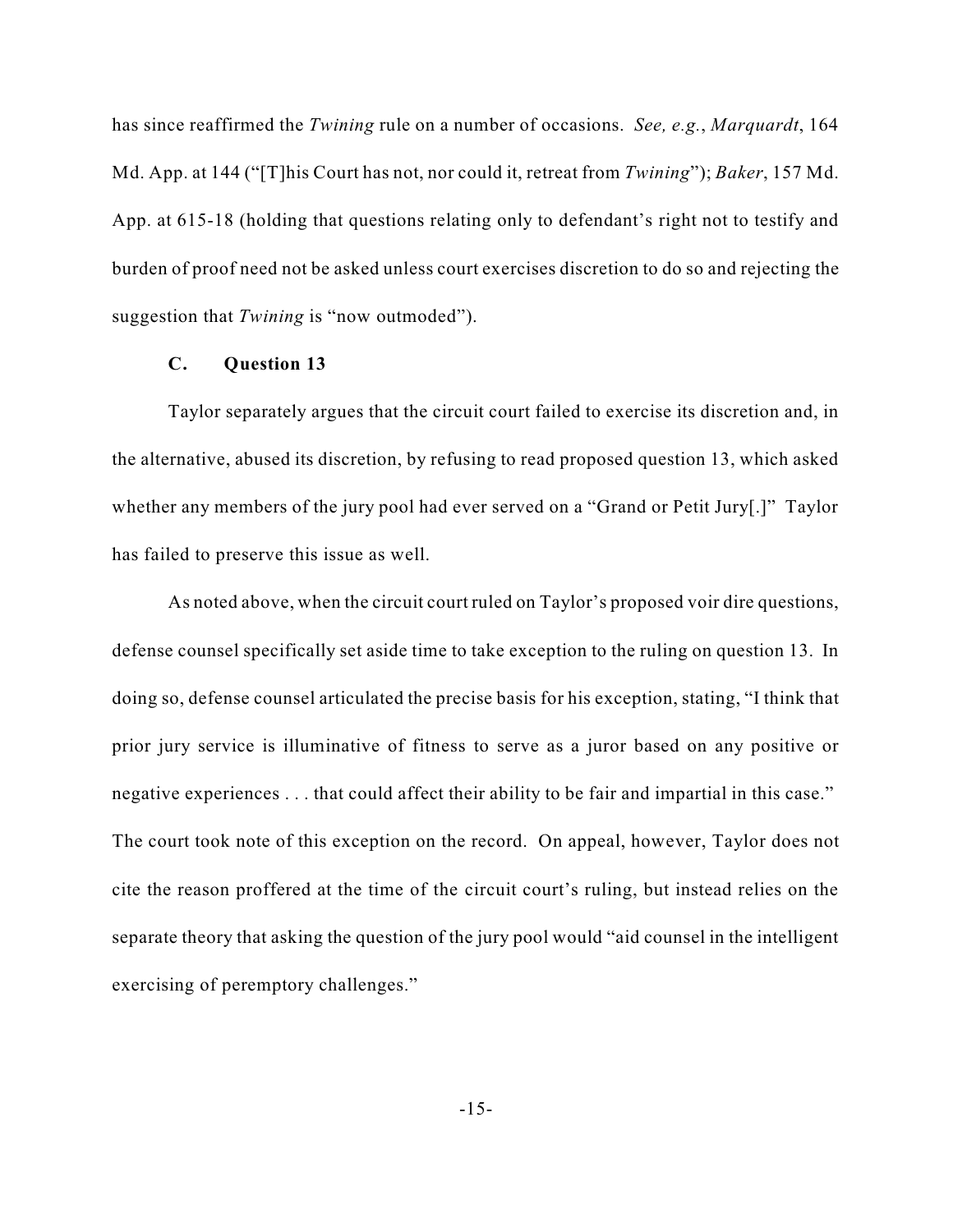As previously stated, Maryland appellate courts generally will not decide any issue unless it "plainly appears by the record to have been raised in or decided by the trial court[.]" Md. Rule 8-131(a). "[W]hen specific grounds are given at trial for an objection, the party objecting will be held to those grounds and ordinarily waives any grounds not specified that are later raised on appeal." *Klauenberg v. State*, 355 Md. 528, 541 (1999); *see also State v. Bell*, 334 Md. 178, 191 (1994); *State v. Funkhouser*, 140 Md. App. 696, 717-20 (2001).

Here, defense counsel voiced specific exception to the ruling on Question 13. Yet, at no time did he raise the precise issue he now advances, and thus at no time did the trial court have an adequate opportunity to pass upon or decide that issue, or to correct any errors it may have made *on that basis*. We thus hold that the issue has been waived.

But even if the issue had not been waived, we would reject Taylor's contention. Maryland is among the minority of states where trial judges are required to read voir dire questions only if they are proposed for the "limited" purpose of addressing "specific cause[s] for disqualification[,]" and not for the additional purpose of allowing attorneys to conduct the "intelligent exercise of peremptory challenge." *See Pearson*, 437 Md. at 356-57. Taylor admonishes this Court, at length, to join the many other jurisdictions that eschew the rule of limited voir dire. Yet, his argument for doing so has not only been made before, but it has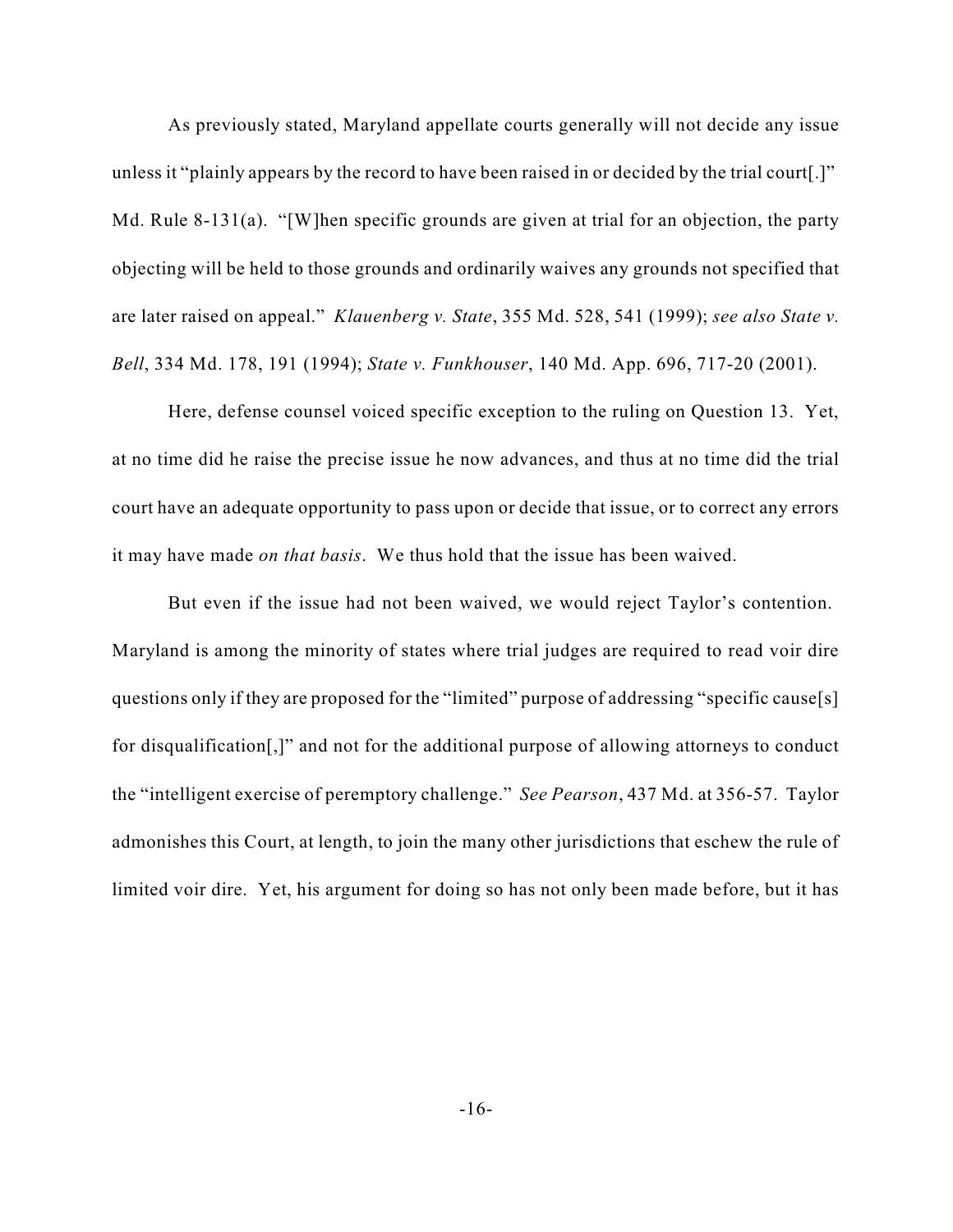been rejected by the Court of Appeals as recently as this year. *See id*. Taylor's argument is best addressed to those in charge of changing the rules.<sup>7</sup>

## **II. The Trial Court Did Not Abuse Its Discretion When It Denied the Request For a Mistrial and the Related Motion to Strike Partial Testimony**

Taylor next argues that the trial court abused its discretion when it denied his motion for a mistrial and his related motion to strike, which were based on a detective's statements regarding text messages on Taylor's cell phone. We disagree.

After Taylor's arrest, Detective Teidemann conducted a consent search of Ms. Ramser's apartment. During that search, Teidemann saw, in plain view, a Chicago Bulls cap that looked similar to the one Taylor had previously been wearing. From under the cap, Teidemann retrieved the blue bag that Taylor had been carrying. Inside the bag were 53 gel caps of heroin as well as razor blades with cocaine residue on them.

Before trial, Taylor filed a motion *in limine* to exclude any evidence relating to the

seized cell phone. At a hearing on the motion, the following colloquy occurred:

DEFENSE: I would just proffer to the Court that in the only recorded documentation of this offense, that there are allegations made regarding a cell phone that was seized from Mr. Taylor that allegedly had certain text messages on it.

<sup>&</sup>lt;sup>7</sup> Fielding a similar entreaty in *Pearson*, the Court of Appeals commented that, "without the benefit of study regarding the possible ramifications," it would be "imprudent" to address whether to discontinue Maryland's longstanding practice of allowing only limited voir dire. *Id.* at 357 n.1 ("To gather more information on [] whether to maintain limited voir dire, we would refer the issue to the Standing Committee on Rules of Practice and Procedure for its consideration and recommendation"). The Committee's recommendation is now before the Court of Appeals.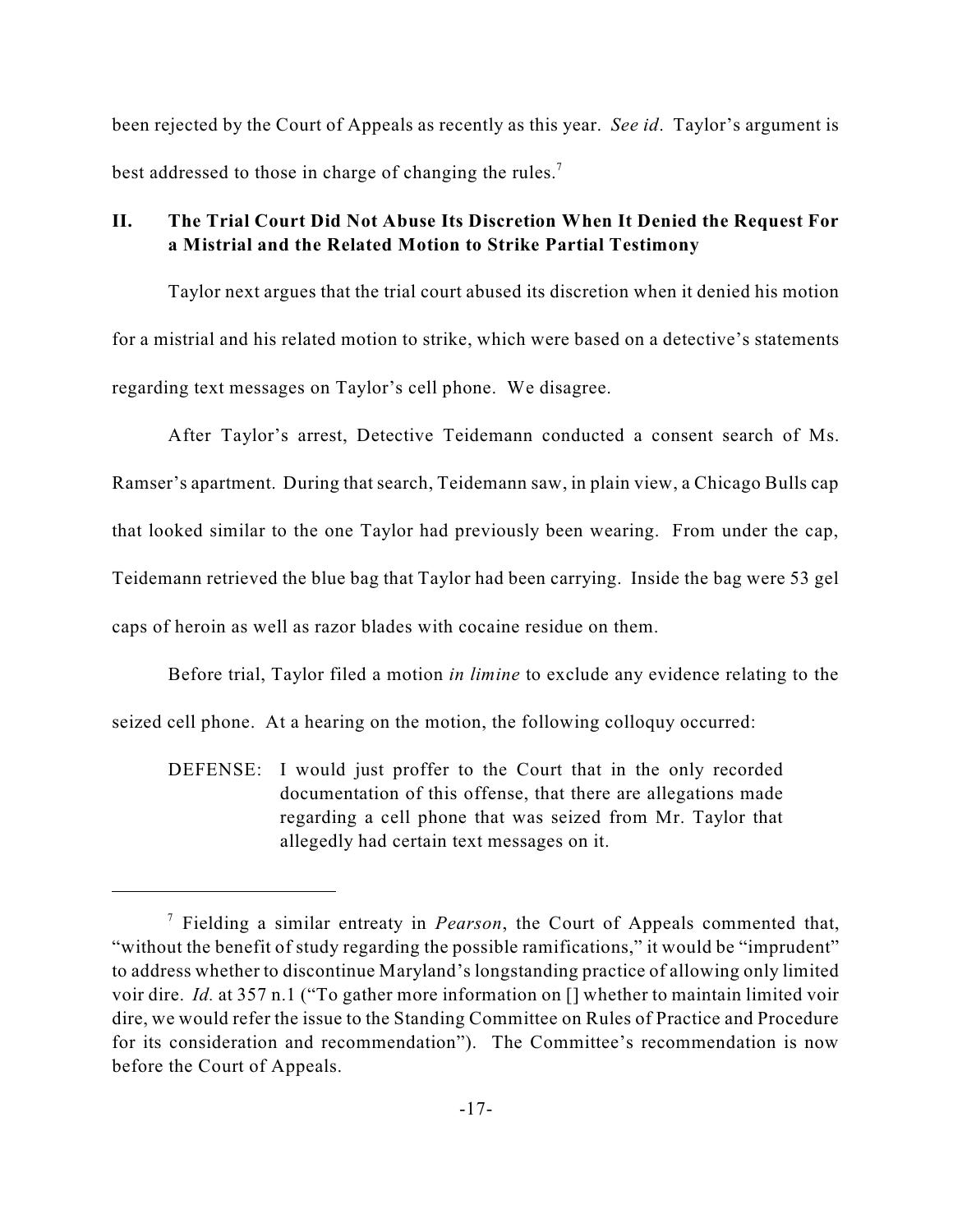- COURT: Are you going to introduce any text messages, [prosecutor]?
- STATE: I hadn't really thought about it, Your Honor.
- COURT: Well, it's a little late now. So, probably the answer is no. You weren't.
- STATE: No. I wasn't going to.

COURT: Okay. So that I'll grant by agreement of the parties. Are you moving to introduce—. And that's the only purpose. I mean, the cell phone itself comes in but no reference to text messages.

Later, at trial, the State called Detective Moss as a witness. On cross-examination,

defense counsel asked Moss why he had not seized the Chicago Bulls cap that Taylor had

been wearing. Moss replied, "Bulls hats are not illegal" and, further, that there was no issue

as to Taylor's identity.

The following questioning ensued:

DEFENSE: Is it illegal to possess a cell phone?

- MOSS: No, not at all. The cell phone—
- DEFENSE: Thank you. Thank you.
- COURT: I'm sorry, you can't interrupt, [defense counsel]. You may proceed.
- MOSS: The cell phone was relevant and is considered evidence due to the fact that there were text messages concerning the quality of the boy and girl, which are —
- DEFENSE: Objection, Your Honor. Move to strike. May we approach?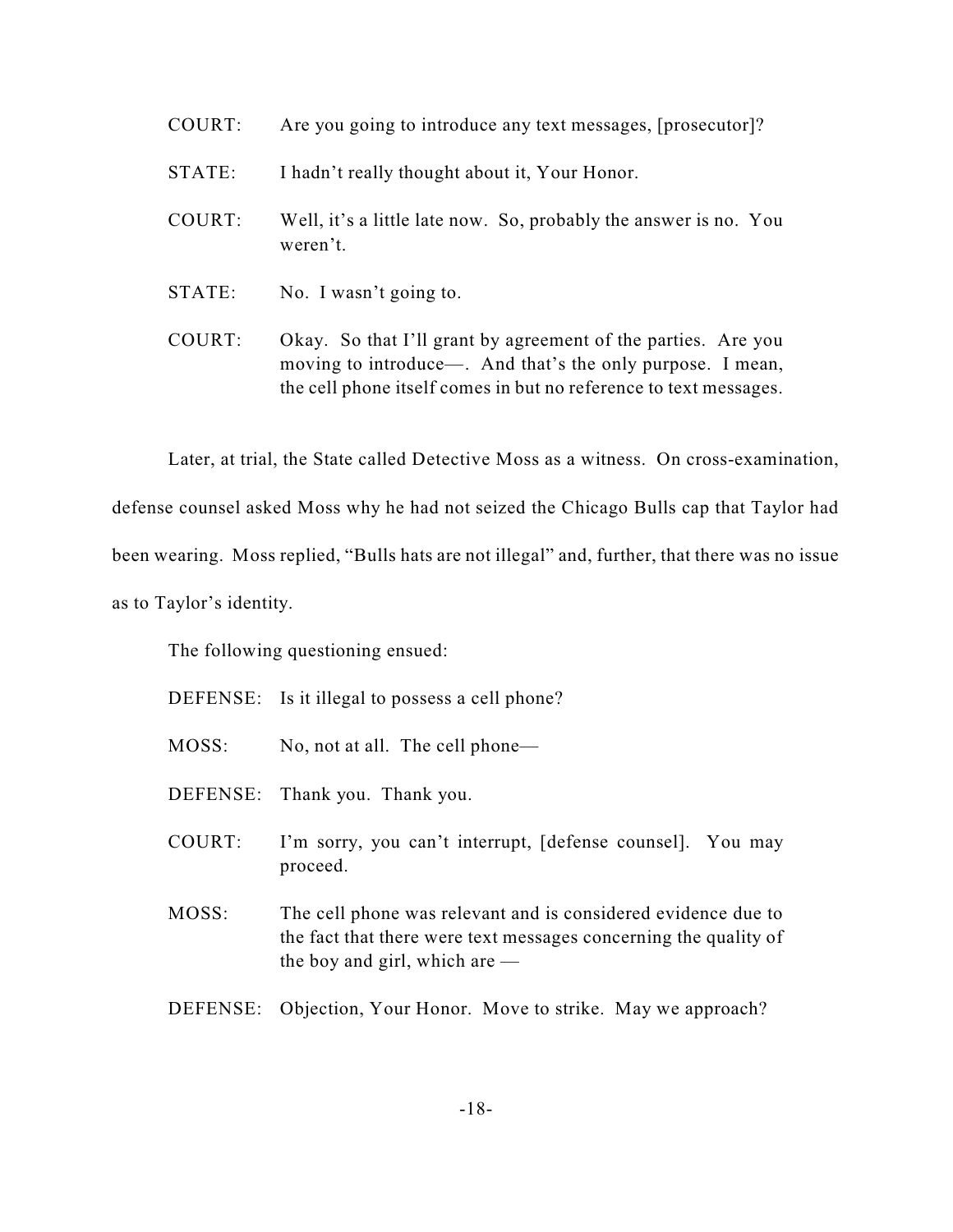At the bench, defense counsel moved for a mistrial, which the trial court denied. Defense counsel then reiterated his motion to strike, to which the court replied, "Denied. You asked the question, you get the answer." When defense counsel asserted, "That was an unresponsive answer[,]" the court replied, "Precise questions lead to precise answers." The bench conference concluded, and defense counsel resumed his cross-examination of Detective Moss.

Taylor now challenges the court's decision to deny both his motion to strike and his motion for a mistrial. The State argues that these decisions were well within the trial court's ample discretion. We discuss each issue in turn and shall affirm the trial court's decisions.

#### **B. Motion For Mistrial**

"A mistrial is no ordinary remedy[.]" *Cooley v. State*, 385 Md. 165, 173 (2005). Rather, "'the declaration of a mistrial is an extraordinary act which should only be granted if necessary to serve the ends of justice.'" *Id.* (quoting *Jones v. State*, 310 Md. 569, 587 (1987), *vacated on other grounds*, 486 U.S. 1050 (1988)); *accord Wagner v. State*, 213 Md. App. 419, 462 (2013); *Molter v. State*, 201 Md. App. 155, 178 (2011). "The determining factor as to whether a mistrial is necessary is whether 'the prejudice to the defendant was so substantial that he [or she] was deprived of a fair trial.'" *Kosh v. State*, 382 Md. 218, 226 (2004) (quoting *Kosmas v. State*, 316 Md. 587, 595 (1989)). "'[A] request for a mistrial in a criminal case is addressed to the sound discretion of the trial court,'" *Cooley*, 385 Md. at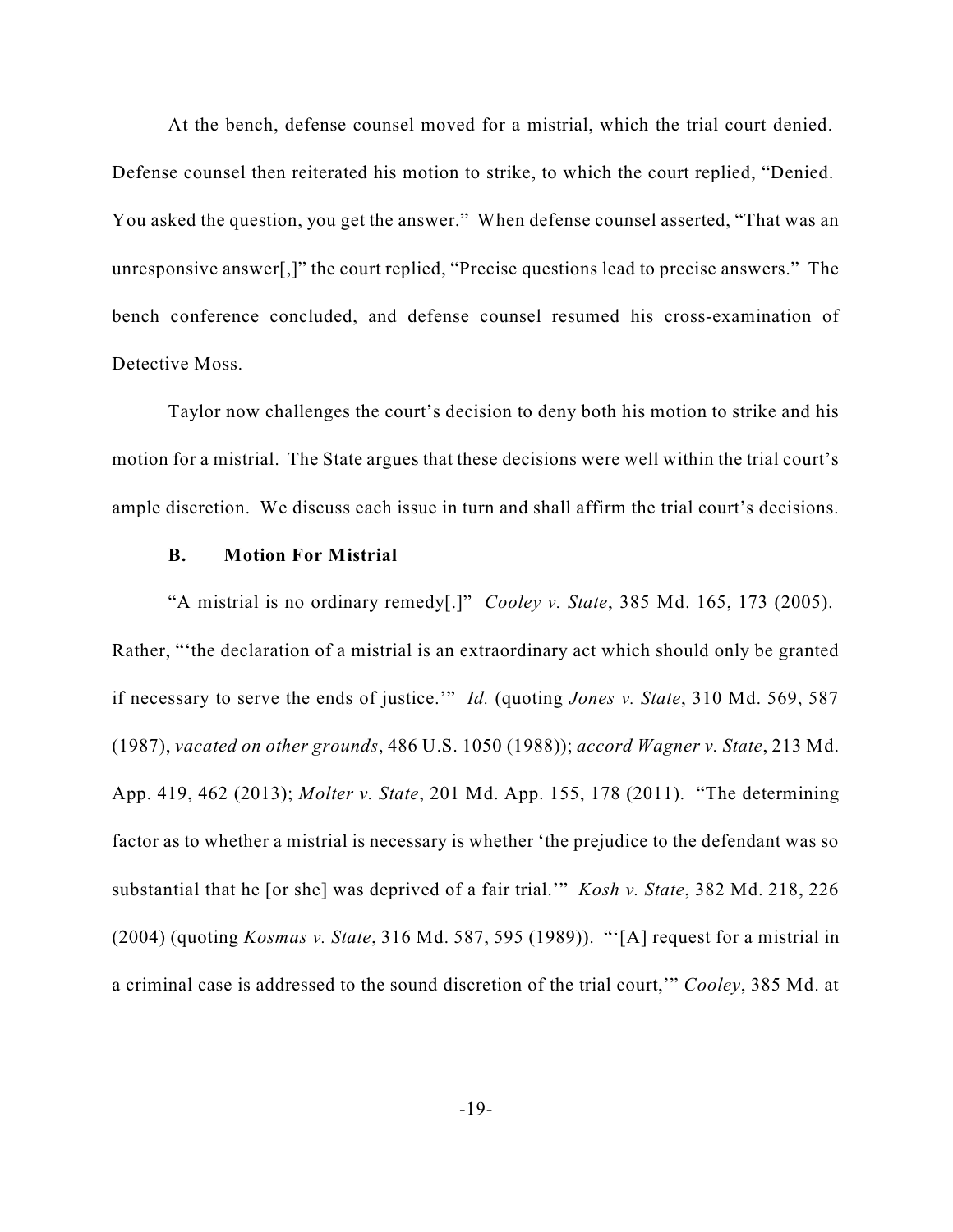173 (quoting *Wilhelm v. State*, 272 Md. 404, 429 (1974)), and is reviewable on appeal only for abuse of discretion. *Id.*

In *Rainville v. State*, 328 Md. 398 (1992), the Court of Appeals identified several factors that are relevant to a trial court's evaluation of whether a mistrial is required:

> [W]hether the reference to [the inadmissible evidence] was repeated or whether it was a single, isolated statement; whether the reference was solicited by counsel, or was an inadvertent and unresponsive statement; whether the witness making the reference is the principal witness upon whom the entire prosecution depends; whether credibility is a crucial issue; [and] whether a great deal of other evidence exists . . . .

*Id.* at 408 (quoting *Guesfeird v. State*, 300 Md. 653, 659 (1984)).

The *Rainville* Court cautioned, however, that "'these factors are not exclusive and do not themselves comprise the test.'" *Rainville*, 328 Md. at 408 (quoting *Kosmas*, 316 Md. at 594).

In *Rainville*, the State had prosecuted the defendant for rape and child sexual abuse, and at trial the child's mother volunteered that Rainville was "'in jail for what he had done to Michael [the victim's nine-year-old brother].'" *Id.* at 401. The State did not argue that the mother's testimony was admissible (*id.* at 406), and the Court acknowledged that the testimony had "great potential for prejudicing the jury" (*id.* at 407) because it might "'have a tendency to suggest to the jury that if the defendant did it before he probably did it this time.'" *Id.* (quoting *Prout v. State*, 311 Md. 348, 364 (1988)). In addition, the Court emphasized that Rainville was a "difficult" case, *id.* at 409, in that the State had relied almost entirely on the internally-contradictory testimony of the seven-year-old victim, which was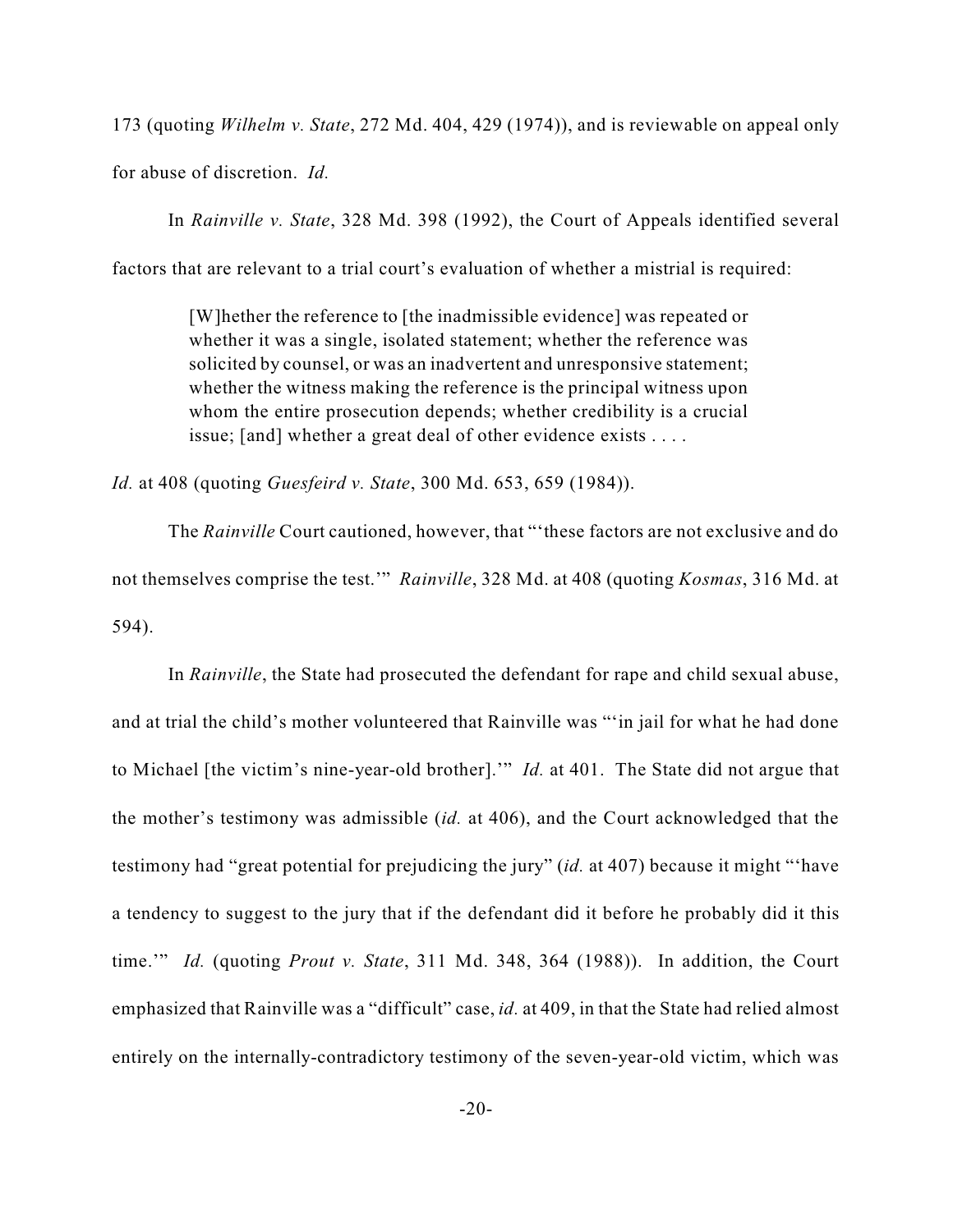supported only by the mother's inadmissible blurt. *Id.* at 409-10. In these circumstances, where the mother'sstatement "almost certainly had a substantial and irreversible impact upon the jurors," *id.* at 410, which even a curative instruction could not prevent, *id.* at 411, the Court of Appeals held that circuit court erred in denying a motion for a mistrial. *Id.*

This case is not like *Rainville*. The detective did not even complete his sentence ("there were text messages concerning the quality of the boy and girl, which are") before defense counsel cut him off and initiated a bench conference. Furthermore, while judicial opinions establish that heroin is sometimes called "boy" and that cocaine is sometimes called "girl" (*see*, *e.g*., *Spease v. State*, 21 Md. App. 269, 277 (1974), *aff'd*, 275 Md. 88 (1975)), neither the detective nor any other witness explained the slang meanings of those terms. For that reason, the jury had no basis in the evidence for inferring that the aborted reference to a text message had anything to do with illegal drugs. Accordingly, we are left with a fleeting and fragmentary statement that had little or no discernible effect on the proceedings.

Nor was this a "difficult" case. The detectives chronicled their detailed, eyewitness observations of Taylor's actions before, during, and after the suspected drug transaction. From the vantage point of a nearby vehicle, the detectives watched as Taylor walked toward Lorelly Avenue with a blue bag in his hand. Soon thereafter, they witnessed Taylor leave the building at 4806 Lorrelly Avenue, approach a parked black Toyota Camry, retrieve a number of gel caps from a blue bag, hand a number of these gel caps to one of the passengers, and take cash in exchange. Later, after the detectives stopped the Ford Focus in which Taylor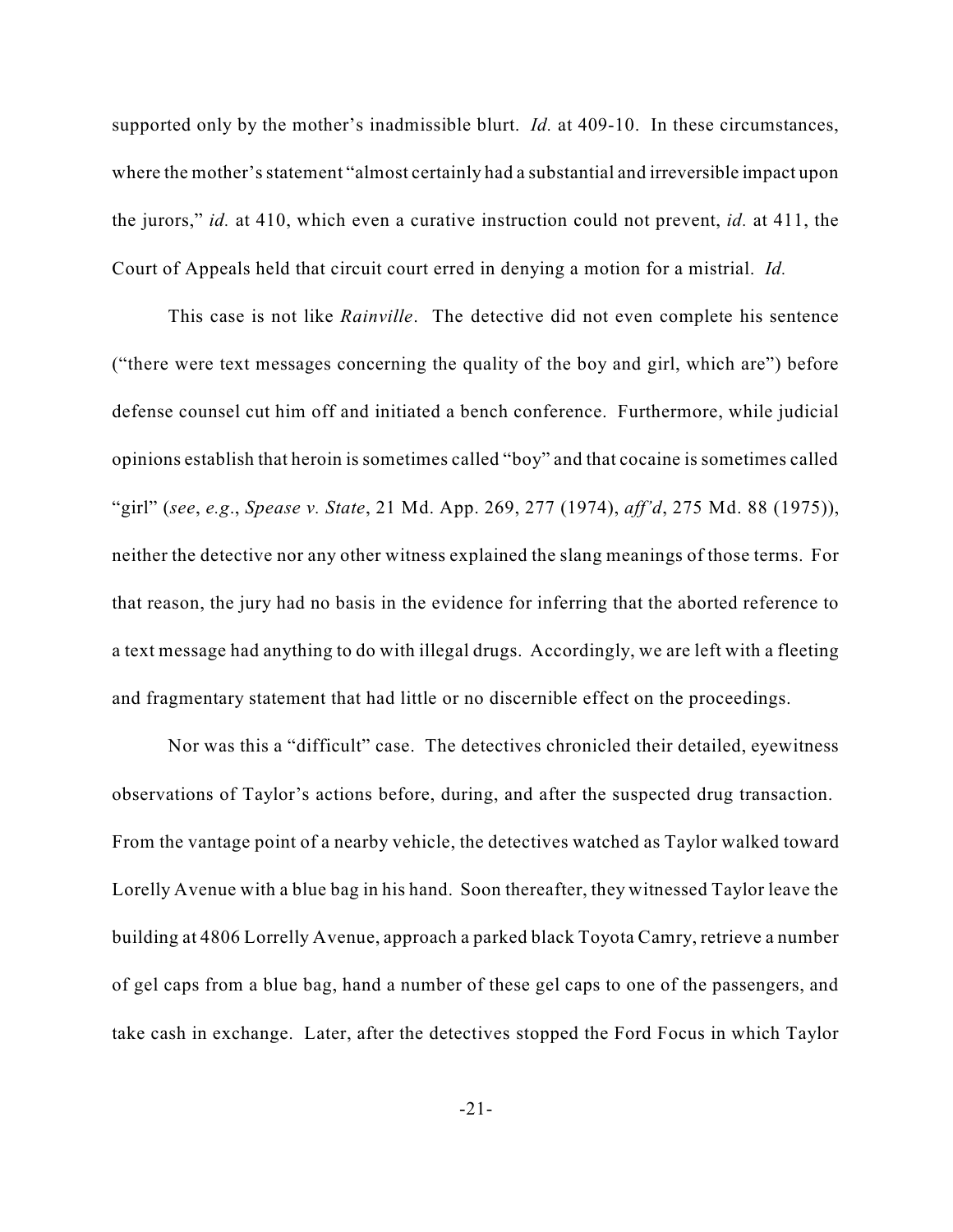was traveling, the detectives saw Taylor trying to stuff a bag of green plant-like material, which was later identified as marijuana, into his mouth. Finally, upon a consent-search of Ms. Ramser's apartment, the detectives picked up a Chicago Bulls cap, which was identical to the cap Taylor had worn earlier, and found a blue bag that contained 53 gel caps, which in turn contained a powder that was later identified as heroin. *Accord Washington v. State*, 191 Md. App. 48, 104 (2010) (holding that court did not abuse discretion in denying motion for mistrial where witness's "isolated" and unsolicited blurt was not highly prejudicial and State had other corroborating evidence of defendant's guilt).

Because of the substantial quantum of evidence the State introduced, and because the objectionable testimony at issue was isolated and fleeting, we find no abuse of discretion in the court's decision to deny Taylor's motion for a mistrial.

#### **B. Motion to Strike**

In the alternative, Taylor argues that the circuit court should "at least" have granted his motion to strike Detective Moss's statement about the text messages. In support of his motion, he posits several grounds, only one of which he preserved by raising it before the circuit court  $-$  the statement's putative unresponsiveness.<sup>8</sup> We disagree both that the statement was unresponsive and that the circuit court abused its discretion in denying the motion to strike.

 $8$  Taylor also asserts that the statement contained inadmissible hearsay and that its prejudicial effect outweighed its probative value under Md. Rule 5-403. We decline to consider those grounds. *See* Md. Rule 8-131(a).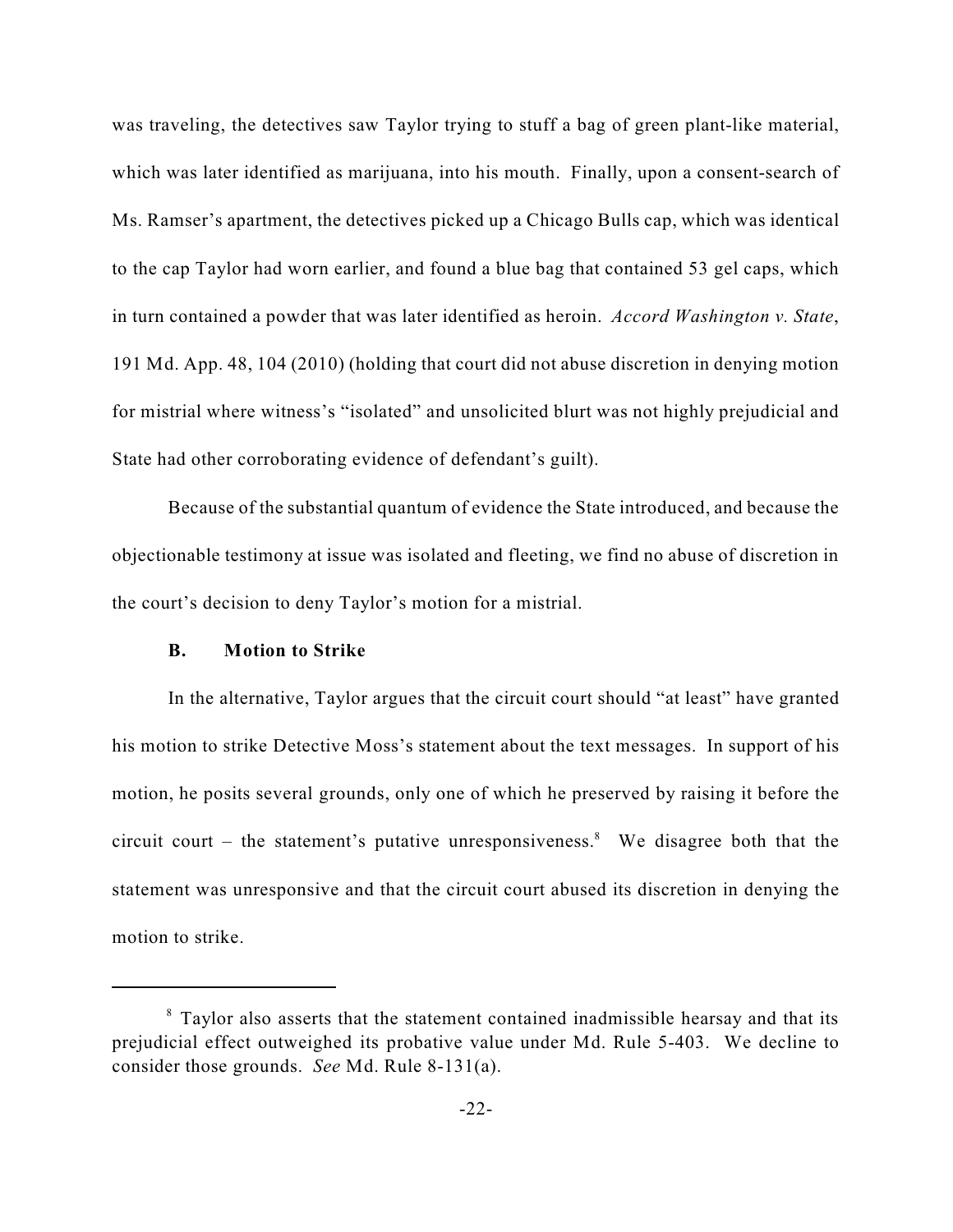In arguing that the statement was unresponsive, Taylor asserts that his counsel's question ("Is it illegal to possess a cell phone?") called only for a "yes" or "no" answer. The question, however, must be read in the context of the immediately preceding question and answer – in which Moss explained that he did not seize the Bulls cap because "Bulls hats are not illegal." Read in that context, it is clear that, in asking the rather obviously rhetorical and argumentative question about whether cell phones are illegal, defense counsel was implicitly asking Moss to explain why the detective had seized the cell phone, but had not seized the Bulls cap (which too is not illegal). In rejecting Taylor's contention that the detective's explanation was unresponsive, the trial court accurately interpreted the question to permit, or even require, an explanation that might prevent a simple yes or no answer from being incomplete or misleading.

A witness is not prohibited from explaining an answer even if the question purports to require only a yes or no answer. Here, Taylor posed an argumentative question that elicited an explanatory response. The court did not err in rejecting Taylor's assertion that the testimony was unresponsive. 9

 $\degree$  Even if the court abused its discretion – which it did not – we would conclude that the error was harmless beyond a reasonable doubt. *Dorsey v. State*, 276 Md. 638, 659 (1976). The detective's statement was fleeting, fragmentary, and unexplained (and thus incomprehensible to anyone without knowledge of slang terms for illegal drugs). On the other hand, as detailed at pp. 21-22 of this opinion, the proof of Taylor's guilt was abundant. *See Prince v. State*, 216 Md. App. 178, 196, *cert. denied*, 438 Md. 741 (2014) (finding no reversible error, despite erroneous admission of expert testimony, where "[t]he State introduced abundant evidence" of defendant's guilt).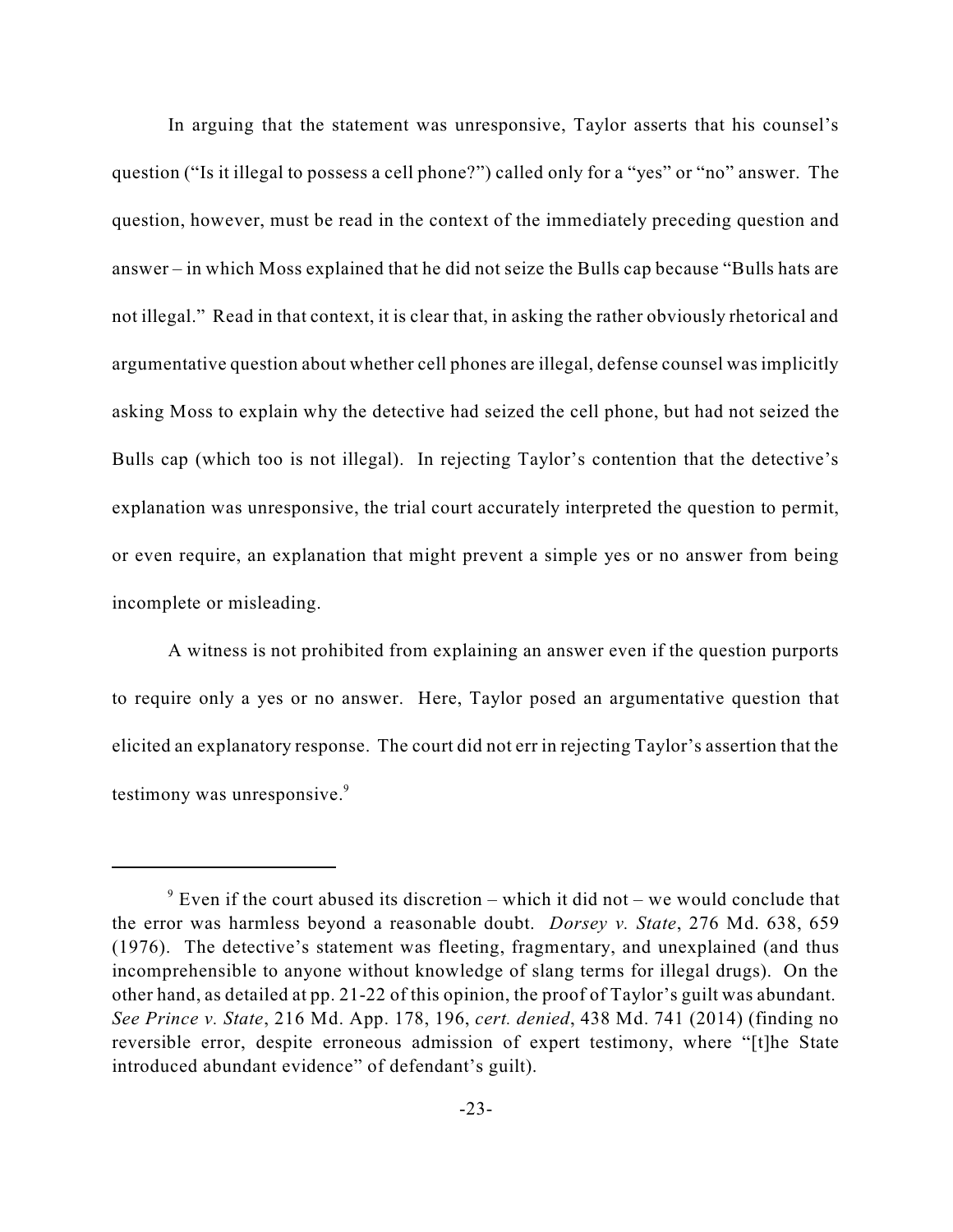## **III. The Circuit Court Did Not Abuse Its Discretion in Permitting Detective Moss's Lay Opinion Testimony**

Taylor next argues that the circuit court abused its discretion when it admitted Detective Moss's testimony that he believed that Taylor acted as though he was "alarmed" and "suspicious" when he "glared" at the detectives' vehicle, which had heavily-tinted windows, after he had just completed an open-air drug transaction. Taylor characterizes Moss's statement as an impermissible lay opinion as to Taylor's state of mind – testimony not rationally based on Moss's perception and "personal knowledge." We hold that the circuit court was within its discretion to admit the testimony and that any error was, in any case, harmless beyond a reasonable doubt.

To recapitulate, Detective Moss testified that, as he and his colleague watched from outside Ms. Ramser's apartment building in their undercover vehicle with tinted windows, they witnessed Taylor emerge from that building, approach the passenger side of the parked Toyota Camry, engage in a brief conversation with the passengers, and then hand over a number of gel caps in exchange for cash. Detective Moss's testimony continued as follows:

- STATE: Once you observed the exchange between the Defendant and the other individual, what if anything did the Defendant do at that point?
- MOSS: He turned well, he returned the blue bag to his shorts pocket and turned and began walking back into the apartment building at 4806 Lorelei [sic]. And as he did so, his attention lingered on our vehicle and began to glare at our vehicle.
- STATE: And what if anything did you thing [sic] was occurring?

DEFENSE: Objection.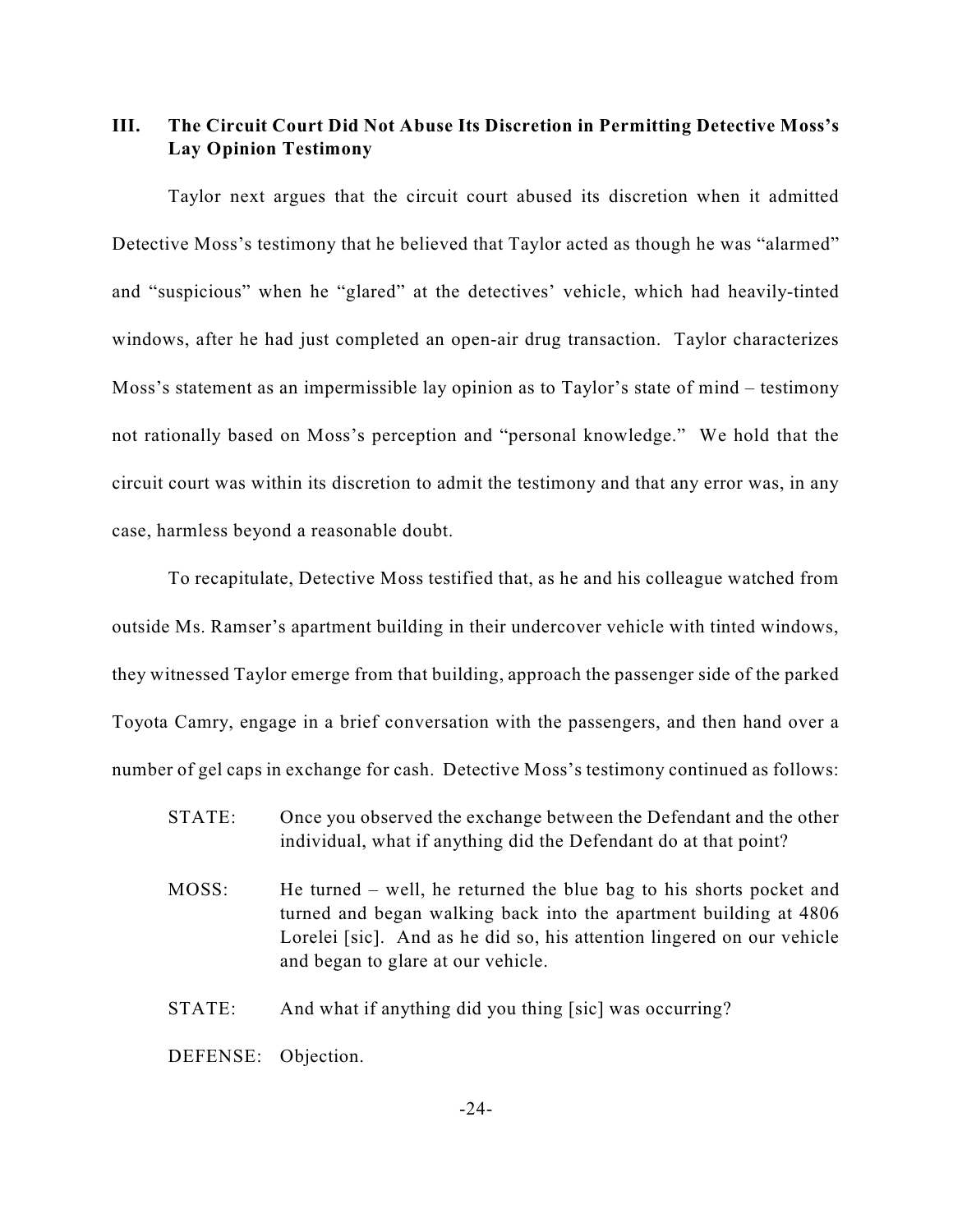#### COURT: Overruled.

[Defense asked to approach the bench, and the court denied the request]

- MOSS: I believe that Mr. Taylor was alarmed at seeing a heavily tinted vehicle sitting and that made him suspicious.
- DEFENSE: Objection.
- COURT: Denied.

On appeal, Taylor contends that the remark about Taylor's being "alarmed" and "suspicious" constituted impermissible lay opinion testimony that spoke to Taylor's state of mind and, thus, was not "rationally based" on Moss's "personal knowledge."

Rule 5-701 dictates when a court may admit lay opinion testimony:

If the witness is not testifying as an expert, the witness's testimony in the form of opinions or inferences is limited to those opinions or inferences which are (1) rationally based on the perception of the witness and (2) helpful to a clear understanding of the witness's testimony or the determination of a fact in issue.

*Accord Wyatt v. Johnson*, 103 Md. App. 250, 268 (1995) (lay witnesses may express opinions

only if they are both "rationally based" on the witness's perception and helpful to the trier of fact).

The Rule excludes uninformed speculation and conjecture as to facts outside a witness's personal knowledge. *See, e.g., Wyatt*, 103 Md. App. at 268 (lay witness lacked sufficient knowledge to rationally conclude that defendant driver intended to flee after colliding with her vehicle on roadway); *Robinson v. State*, 47 Md. App. 558, 571-73 (1981)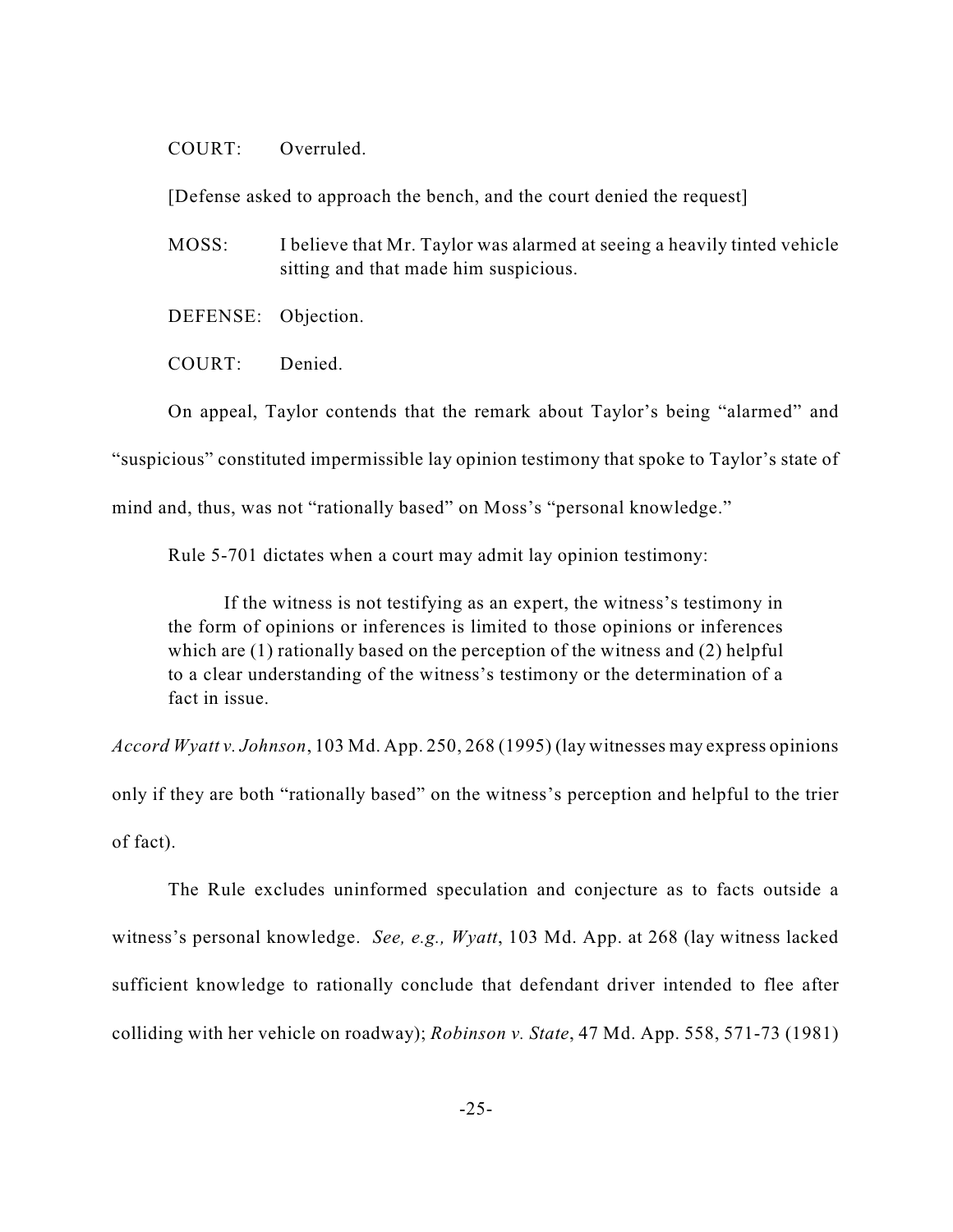(improper to ask lay witness to speculate as to her attorney's purpose in giving her particular legal advice).

A lay witness, however, may offer her opinion as to certain objective facts, such as speed, height, and age, of which the witness can be said to have sufficient personal knowledge and experience. *See Mulligan v. Pruitt*, 244 Md. 338, 343-44 (1966) (testimony permitted as to length of skid marks, regardless of witness's failure to provide a precise measurement); *see also Beahm v. Shortall*, 279 Md. 321, 339-40 (1977) (brief observation sufficient to qualify witness to testify as to automobile's estimated speed, short duration of observation going only to weight of evidence). In addition, courts regularly permit lay witnesses to offer opinions as to physical conditions, such as sobriety or inebriation, *see Warren v. State*, 164 Md. App. 153, 168-69 (2005) (police officers' lay opinion testimony that defendant was drunk was properly admitted); and whether a person is ill or in pain, *see Brown*, 19 Md. App. at 568-69 (mother entitled to testify that after child was struck by car, child was in great pain during hospital stay). "Such testimony has generally been admitted where a description of all the transient physical conditions – tone of voice and facial expression, for example – cannot adequately convey what the witness observed." *Wyatt*, 103 Md. App. at 268. The admissibility of lay opinion testimony that satisfies these criteria is vested in the sound discretion of the trial court. *Bell v. State*, 114 Md. App. 480, 508 (1997) (citing *Tedesco v. Tedesco*, 111 Md. App. 648, 666 (1996)).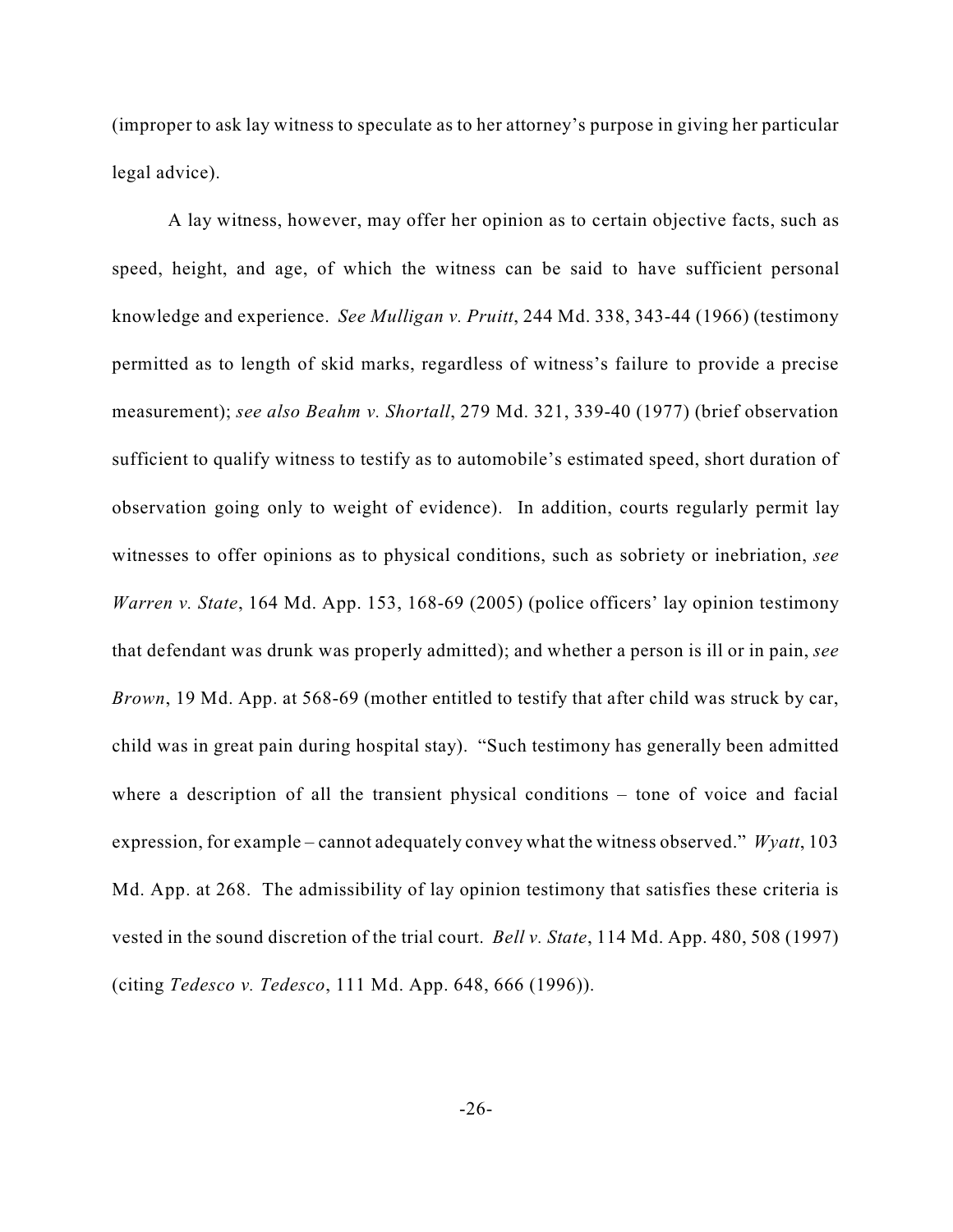In rulings that are particularly germane to the case before us, courts also permit lay opinions that speak to another person's emotional state, including observable changes in mood and whether the person appears to be calm or agitated. For example, in *Jones v. State*, 132 Md. App. 657 (2000), a police officer, in response to a question from the trial judge, stated: "'I observed the defendant appeared, what I would characterize as nervous. He was looking about. He was looking out at the other persons that had walked away from the crowd – or had walked away from the corner, rather.'" *Id.* at 680. The circuit court overruled defense counsel's objection to the response, and, on appeal, this Court affirmed. *Id.* at 680- 81; *see also Smith v. State*, 423 Md. 573, 589 (2011) (permissible for arresting officer to testify to "collective fact" that person "appeared to be depressed, stressed about the situation" after being pulled over for DUI).

Here, too, Detective Moss provided lay opinion testimony about Taylor's observable emotional state. Moreover, that opinion was rationally based on Moss's personal knowledge – specifically, his observation that Taylor glared at the detectives' vehicle, with its heavilytinted windows, immediately after he had completed a drug sale.

The prosecutor asked Moss what he believed was "going on" after he witnessed Taylor fix his "glare" on the detectives' tinted vehicle. Moss replied that he believed that "Mr. Taylor was alarmed at seeing a heavily tinted vehicle sitting[,] and that made him suspicious." A fair reading of these remarks is that Moss offered an informed opinion that was grounded in his personal knowledge of Taylor, having observed the details of Taylor's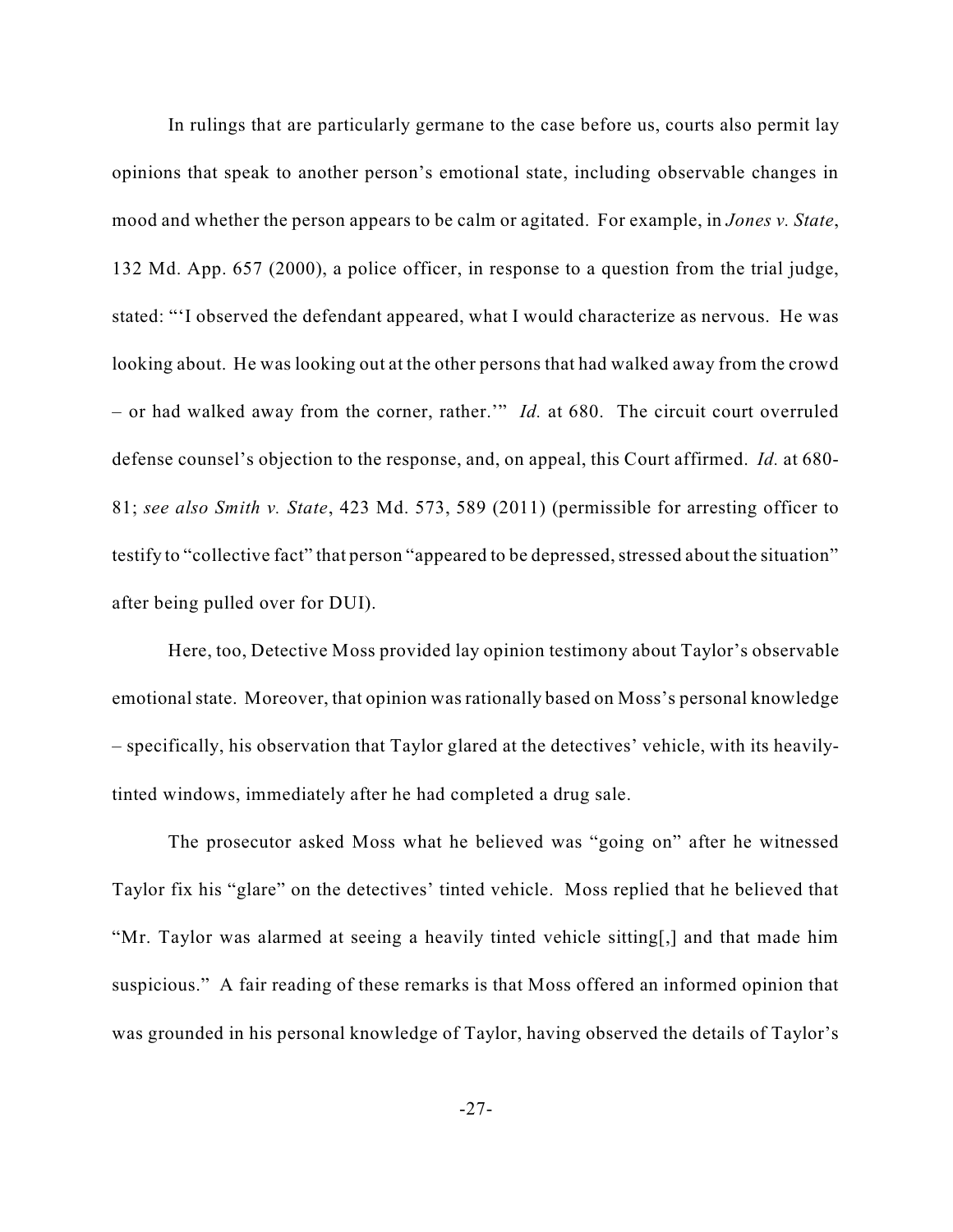behavior during the drug deal and, directly afterward, when he glared at the detectives' vehicle.

Detective Moss's inferences as to Taylor's emotional state were rationally derived from the obvious factual circumstances giving rise to Taylor's reaction: Taylor had just conducted an illegal drug deal in plain sight of a vehicle into which Taylor could not see because its windows were tinted to prevent it. We see little difference between such lay opinion testimony and the kind of permissible testimony wherein the defendant appears to to be nervous. *See Jones*, 132 Md. App. at 680-81.

Taylor argues that the officer exceeded the permissible bounds of lay opinion testimony because he testified not only about his observations (that Taylor seemed to "alarmed" or "suspicious"), but also about why he thought Taylor was alarmed or suspicious (*i.e.*, that he was reacting to the sight of the detectives' vehicle, with its heavily tinted windows). Even if the court abused its discretion in allowing the detective to go that additional distance, we would conclude that the error was harmless beyond a reasonable doubt: the abundant evidence of Taylor's guilt is not overcome by a single reference to the detective's impression of Taylor's state of mind after Taylor realized that he might have been observed while completing an open-air drug transaction. *See supra* note 9.

### **IV. The Circuit Court Did Not Erroneously Permit a Detective to Testify that a Third Party Presented Him with a Signed Form Consenting to a Search**

Taylor next argues that the circuit court erred when it permitted Detective Moss to testify that Ms. Ramser presented Teidemann with a signed "consent-to-search" form. Taylor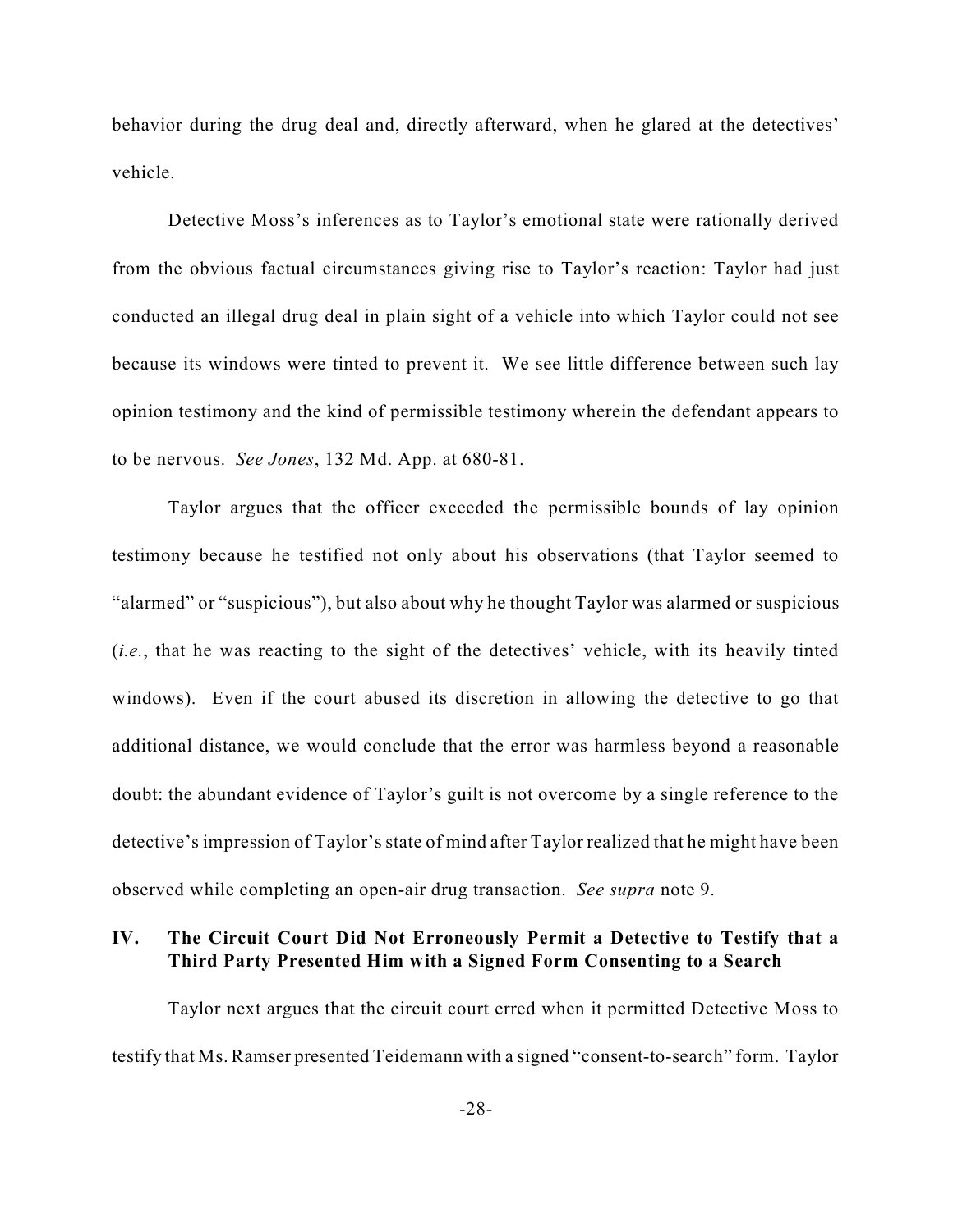contends that the signed form constituted inadmissible hearsay, and that the circuit court erred as a matter of law in admitting it at trial. We disagree, and, for the following reasons, shall affirm.

During direct examination of Detective Moss, the prosecutor asked about the circumstances surrounding the search of Ms. Ramser's home, where the blue bag of heroin gel caps and cocaine paraphernalia was later found. The direct examination proceeded as follows:

- STATE: Did she [Ramser] let you into the apartment?
- DEFENSE: Objection.
- COURT: Overruled.
- MOSS: Yes, she did.
- STATE: And once inside the location, what if anything did you do?

. . . .

- MOSS: I spoke with her and advised her on video that I wanted to do a consent search in her apartment and recover property that I believe Mr. Taylor had left there.
- STATE: And then did you actually conduct a search of the location?
- MOSS: She signed a consent form.
- DEFENSE: Objection.
- COURT: Overruled.

. . . .

MOSS: She signed a consent form and as I stood by her, Detective Teidemann recovered the blue bag from underneath the Bulls cap in her bedroom.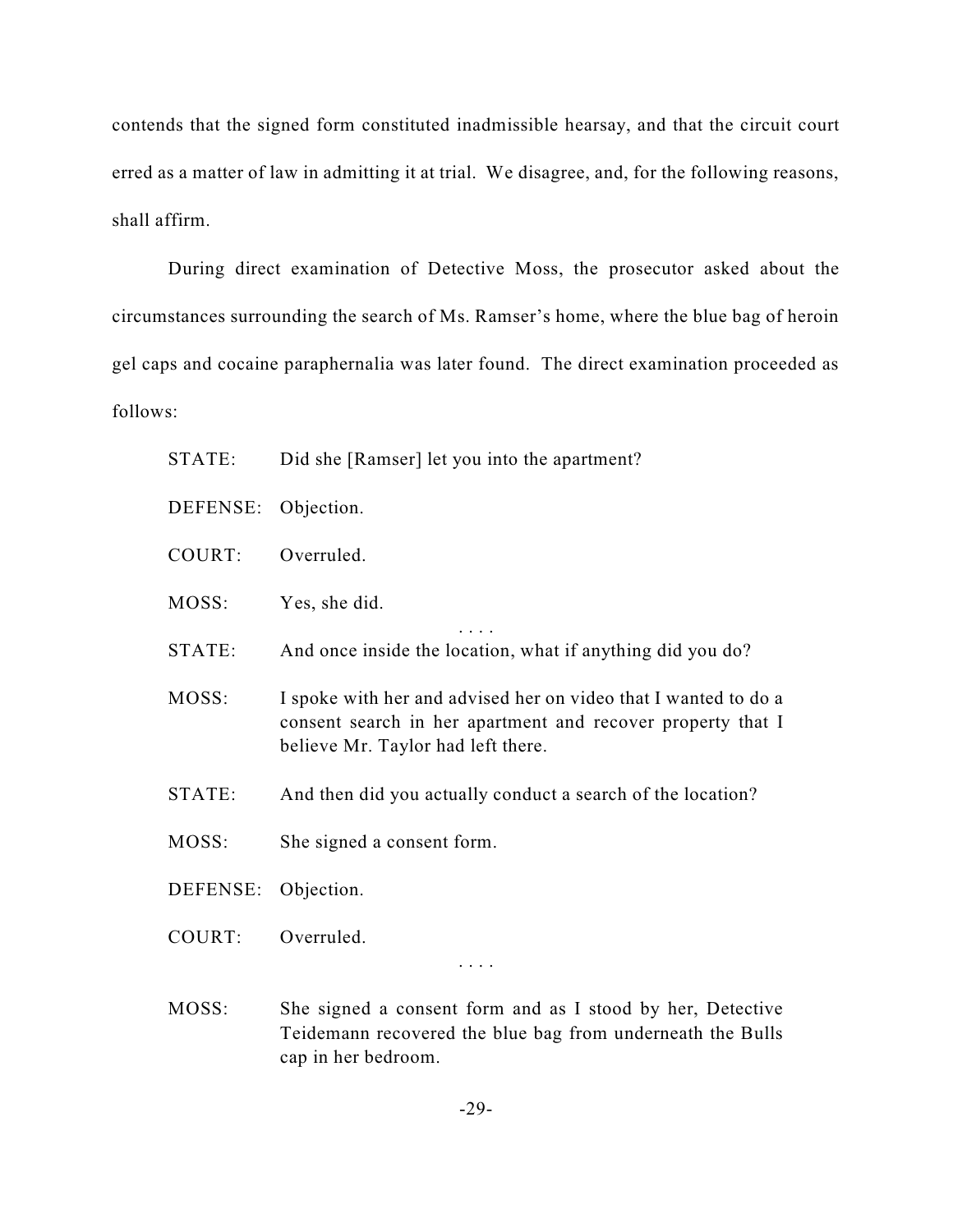Taylor argues that the two statements containing the phrase "She signed a consent form" constituted inadmissible hearsay and that their admission requires reversal. We disagree.

Under Maryland Rule 5-801(c), hearsay is defined as "a statement, other than one made by the declarant while testifying at the trial or hearing, offered in evidence to prove the truth of the matter asserted." Hearsay must be excluded unless it qualifies under a recognized hearsay exception. Md. Rule 5-802. In general, "[w]hether evidence is hearsay is an issue of law reviewed *de novo*." *Bernadyn v. State*, 390 Md. 1, 8 (2005); *see also Stoddard v. State*, 389 Md. 681, 688 (2005) ("the [trial] judge has no discretion to admit hearsay unless it falls within a constitutional, statutory, or rule exception"). If, however, the statement is being offered to prove a fact other than the truth of the matter asserted, the rule against hearsay does not apply. Joseph F. Murphy Jr., *Maryland Evidence Handbook* § 702, at 305-06 (4th ed. 2010).

On its face, the statement that "she signed a consent form" is simply a factual assertion, made by a witness with personal knowledge of Ms. Ramser's conduct, about what Ms. Ramser did; it is not hearsay at all. The detective's statement can be characterized as containing hearsay only if the act of signing the form is viewed, aggressively, as an implicit assertion, by Ms. Ramser, that she consented to the search. In other words, the statement can be characterized as containing hearsay only if the statement "she signed a consent form" is somehow deemed to contain Ms. Ramser's implicit assertion that "I consent to the search."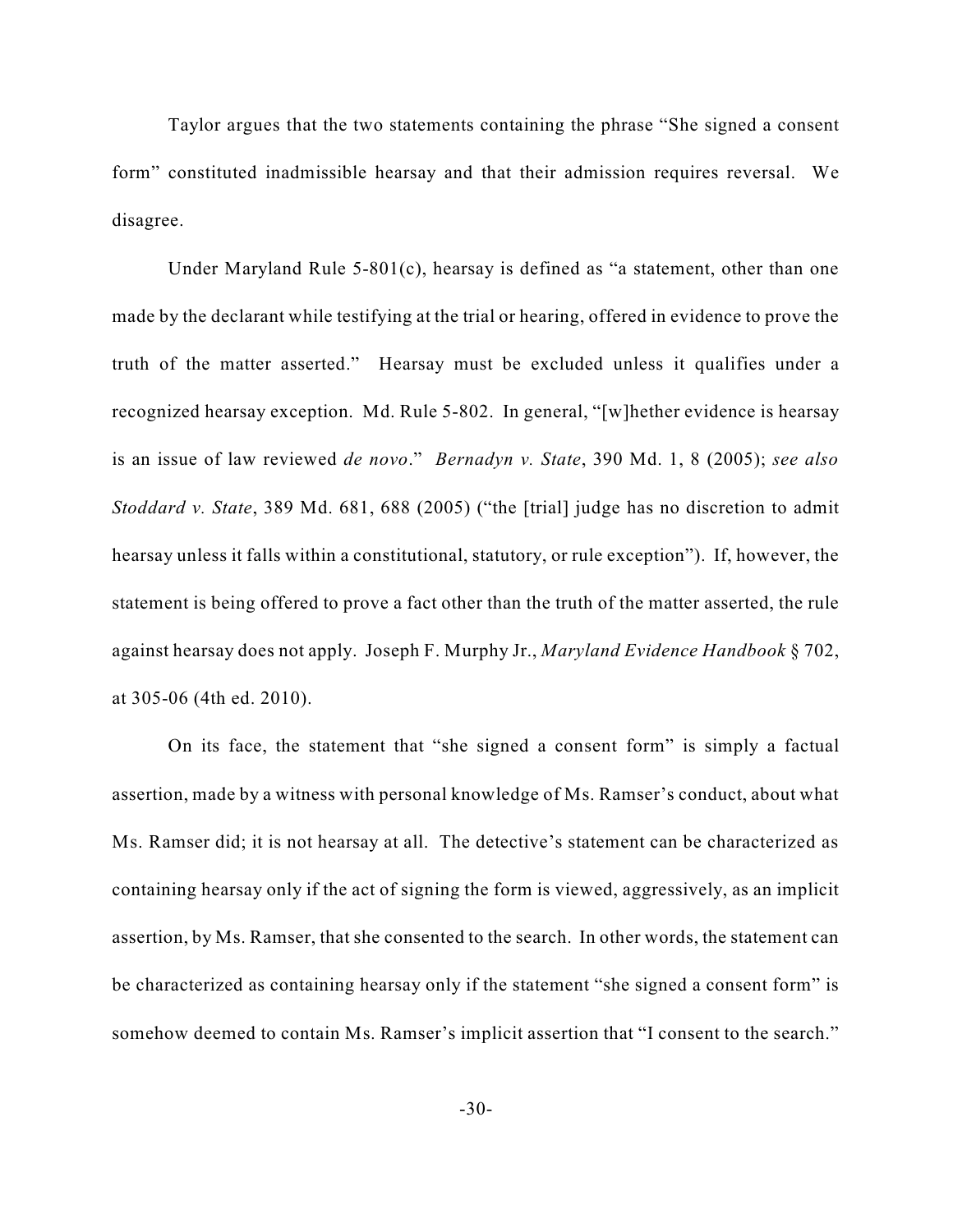In our view, the detective's testimony did not amount to hearsay, because the State did not offer it for the truth of the matters asserted (*i.e*., to prove that Ms. Ramser actually consented). Rather, the State offered the testimony for the non-hearsay purpose of establishing what the detective did before conducting the search (*i.e*., he got the resident to sign a form) or why he proceeded to conduct the search (*i.e*., because the resident signed the form). The hearsay rule simply did not apply.

In any event, if the act of signing the form has any representational qualities at all, it was a type of "verbal act" that is offered as proof of a "legally operative fact," and not for the truth of the matters asserted therein. *See generally* 6A Lynn McLain, *Maryland Evidence State &Federal* § 801:9 (3d ed. 2013) (citing offers and acceptances as examples of verbal acts that do not constitute hearsay); *see also* Fed. R. Evid. 801 advisory committee's note (describing verbal acts as any statements whose significance lies solely in the fact that they were made). Just as the signing of a contract proves that the signatory gave his or her assent to the terms of the deal, the signing of the consent form proved that Ms. Ramser gave her assent to the search. But just as the hearsay rule has no applicability to the proof of whether someone signed a contract, nor does the rule have any applicability to the proof of whether someone signed a consent form.

In either case, we hold that the circuit court did not err in admitting the detective's factual statement that Ms. Ramser "signed a consent form."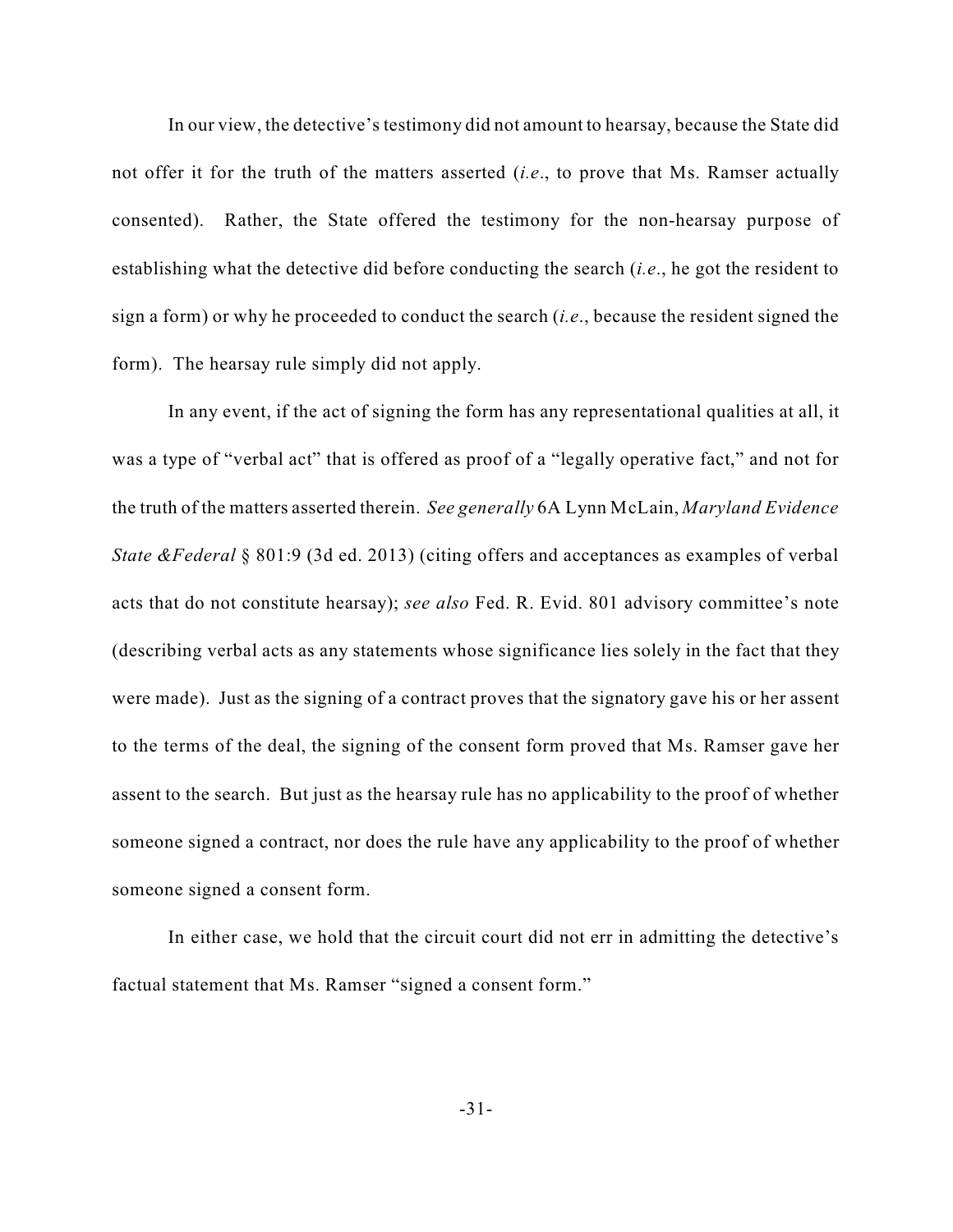**V. The Circuit Court Did Not Abuse Its Discretion in Permitting the State to Rebut Defense Counsel's Statements at Closing Arguments**

Taylor concludes his appeal by arguing that the circuit court erred when it permitted the prosecutor to rebut defense counsel's statements in closing argument, in which the defense questioned the State's failure to have to one of the detectives corroborate numerous aspects of the other detective's testimony. We find no error.

At trial, Detective Moss testified that on August 13, 2012, he and Detective Teidemann covertly observed Taylor's activities, before and during the drug transaction, from their vehicle with heavily tinted windows. Moss further testified that both detectives were involved in the stop of the Ford Focus in which Taylor was traveling at the time of his arrest. Moss also testified that both detectives were involved in the search of Ms. Ramser's apartment and in the retrieval of the bag of heroin gel caps and the razor blades from underneath the Chicago Bulls cap.

Perhaps in recognition of the brevity of life, Detective Teidemann's testimony did not replow the same ground that the State had already covered in Moss's testimony. Instead, Teidemann's testimony focused on the search of Ramser's apartment, as it was he who first found the Bulls cap and the incriminating evidence underneath it; who submitted this evidence, as well as the bag of marijuana that Taylor had spat out; and who established the chain of custody of the drugs and drug paraphernalia.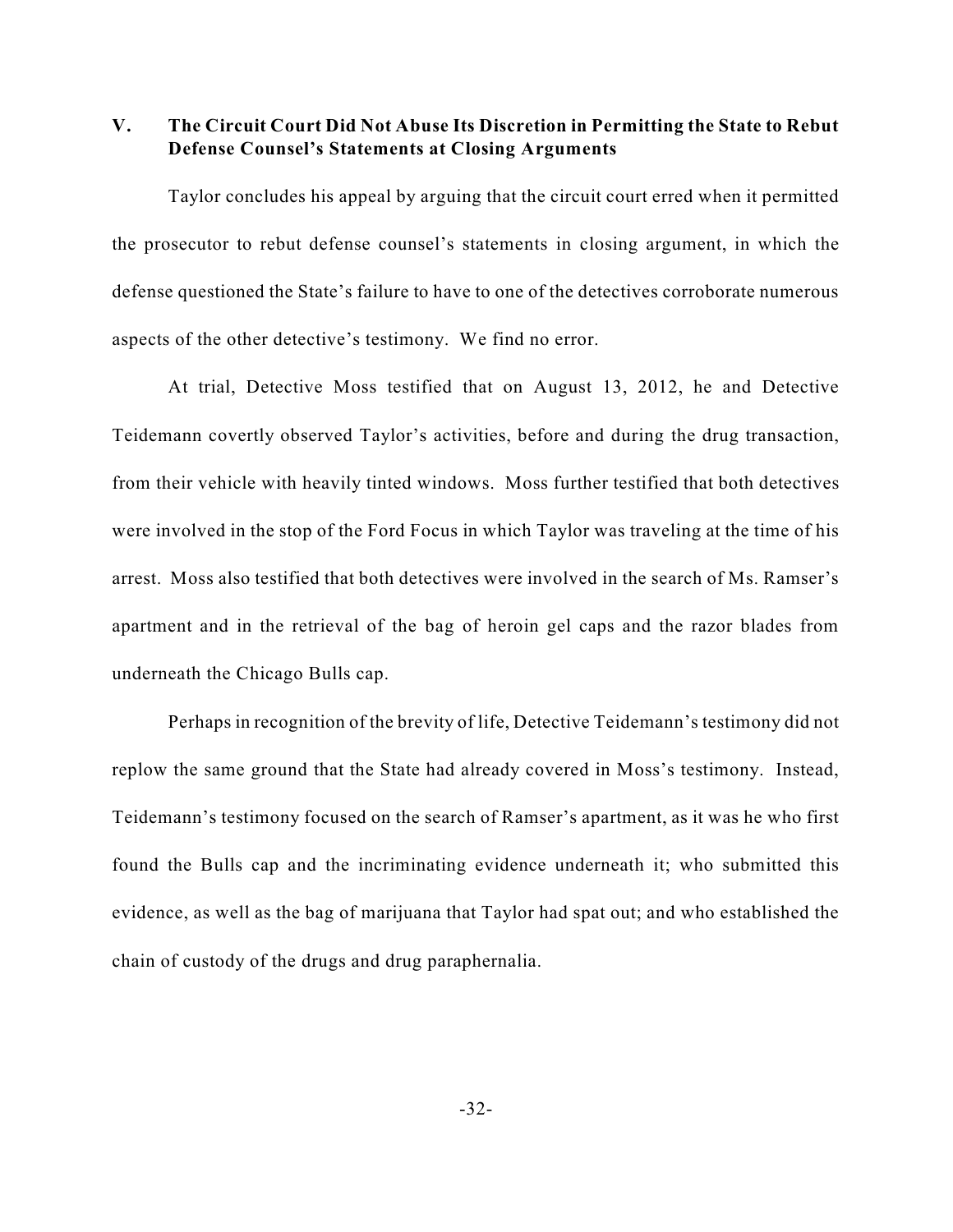In closing arguments, defense counsel argued that the State had not asked Detective Teidemann to corroborate Detective Moss's testimony about Taylor's actions leading up to his arrest and, thus, that the jury should discount that testimony:

And who else was in that vehicle? Detective Teidemann. Did you hear him testify that he made these same observations? He's sitting in the same car. He's looking at the same things. Did he testify to those observations under oath? The only thing I heard from him was he goes into 4806 Laura Lee [sic] and finds the drugs. Can he back his partner's statements up? Did he? That's corroboration . . . . Whether it's credible or not is another question. But at least now we would have two people telling you the same story.

Then, in rebuttal-closing argument, the prosecutor addressed defense counsel's

argument:

- STATE: Detective Teidemann. Well, Detective Teidemann was with him [Detective Moss] the whole time during the investigation and saw the same things he did. Why didn't he corroborate what Detective Moss said? Well, there's direct examination from the State and then there's cross-examination from the Defense Attorney. Did the Defense Attorney ask him any questions?
- DEFENSE: Objection.
- COURT: Overruled.
- STATE: I submit to you that if there was something that he could have gotten out, he would have tried.
- DEFENSE: Objection.
- COURT: Overruled.

"Closing argument is a robust forensic forum wherein its practitioners are afforded a wide range for expression." *Wilson v. State*, 148 Md. App. 601, 654 (2002) (quoting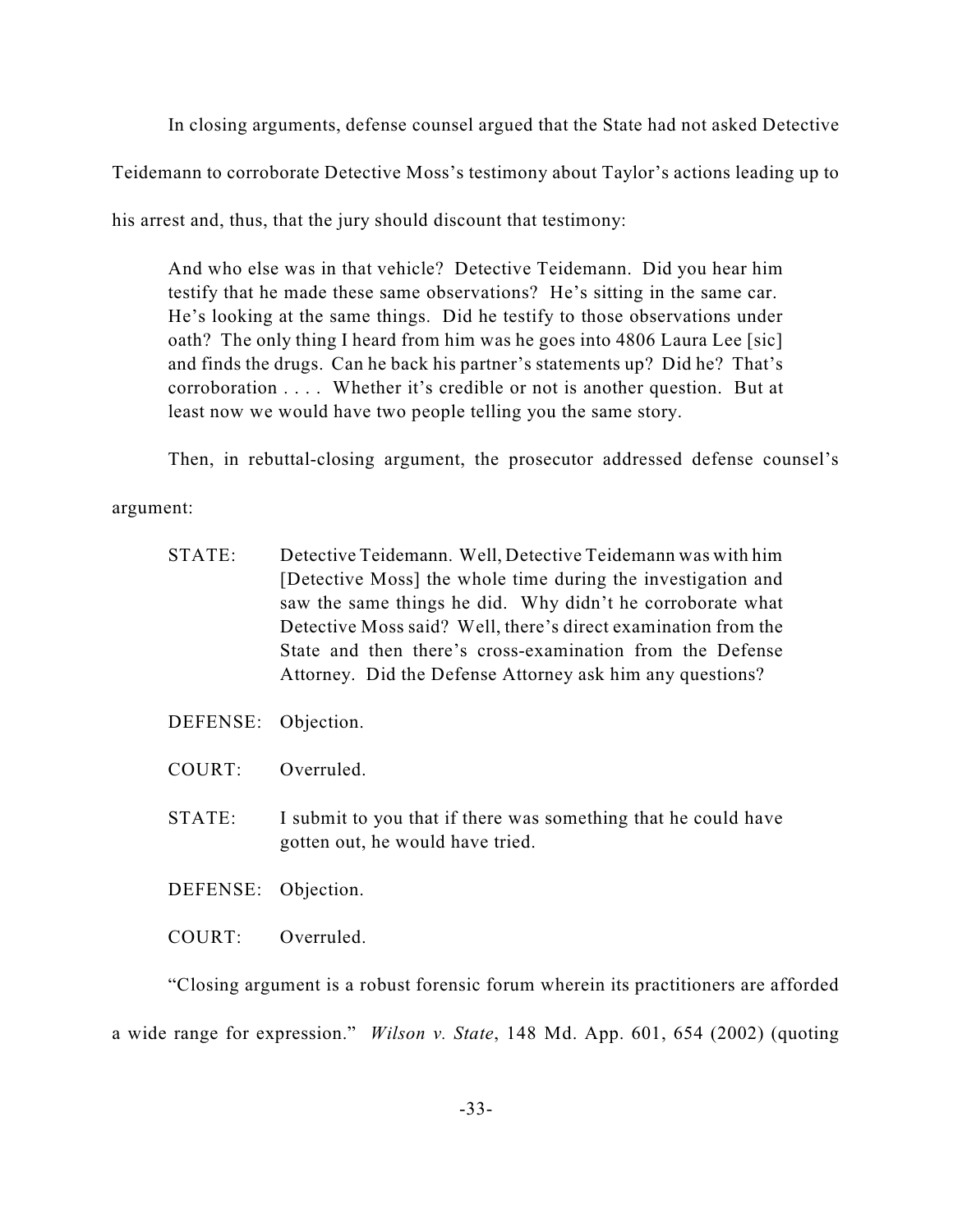*Clarke v. State*, 97 Md. App. 425, 431 (1992)) (internal quotation marks omitted); *accord Miller v. State*, 151 Md. App. 235, 250-51, *cert. denied*, 377 Md. 113 (2003). "Generally, counsel are free to discuss the evidence and all reasonable and legitimate inferences that may be drawn from the evidence." *Clarke*, 97 Md. App. at 431 (citing *Wilhelm*, 272 Md. at 412). Very few convictions would stand if every remark by counsel in the heat of argument was ground for reversal. *Miller*, 151 Md. App. at 251.

This robust forum is not, however, without boundaries. *See Degren v. State*, 352 Md. 400, 430 (1999). Trial judges retain wide discretion as to whether to limit the scope of remarks at closing arguments. *See Wise v. State*, 132 Md. App. 127, 142 (2000). Nonetheless, reversal is required only if a prosecutor's improper comment actually misled the jury or was likely to have influenced the jury to the prejudice of defendant. *Brewer v. State*, Md. App. \_\_, No. 1325, Sept. Term, 2013 (Ct. of Spec. App. Oct. 29, 2014), slip op. at 21; *Degren*, 352 Md. at 431. "The 'determination of whether the prosecutor's comments were prejudicial or simply rhetorical flourish lies within the sound discretion of the trial court.'" *Brewer*, slip op. at 21 (quoting *Degren*, 352 Md. at 431). "'An appellate court should not disturb the trial court's judgment absent a clear abuse of discretion by the trial court of a character likely to have injured the complaining party.'" *Mitchell v. State*, 408 Md. 368, 381 (2009) (quoting *Grandison v. State*, 341 Md. 175, 225 (1995)).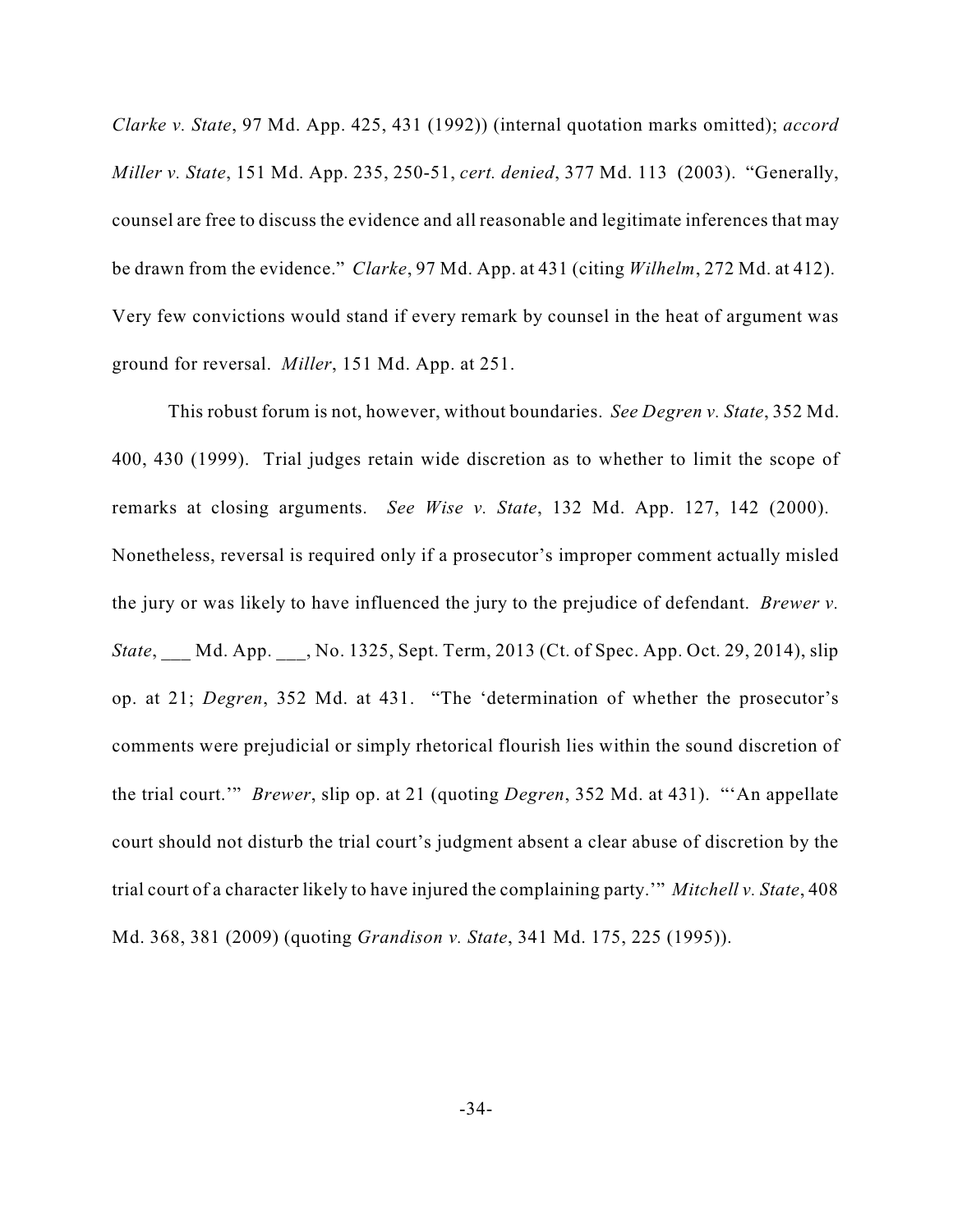On appeal, Taylor contends that by not sustaining defense counsel's objection to the State's statement, the circuit court erred and "denigrated Mr. Taylor's right to a fair trial by impermissibly shifting the burden of proof." We find no reversible error.

In a strikingly similar case, defense counsel contended in closing arguments that the State had failed to meet its burden of proof because it did not call a number of potential witnesses (including witnesses whom the State had said it would call). *Mitchell*, 408 Md. at

375-77. In rebuttal, the prosecutor argued:

"If [defense counsel] thought that them being here would have shown that something we presented was so contradictory to something about them, he could have brought them in as well. The defense has subpoena power just like the State does. You can't say why didn't the State present a witness, when they had an equal opportunity to present it to you, and then try to say, well, it wasn't presented. They had an equal right to present it if they thought it would contradict something we presented."

*Id.* at 379.

Mitchell contended on appeal that the prosecutor's rebuttal remarks, calling attention to the defendant's failure to exercise the subpoena power, improperly shifted the burden of proof and thus denied him his right to a fair trial. *Id.* at 379-80. The Court of Appeals rejected that argument.

In reaching its decision, the Court stated that by implying that the State had prevented the jurors from hearing testimony that they were entitled to hear, defense counsel had "opened the door" for the prosecutor to mention the defense's power to subpoena the witnesses. *Mitchell*, 408 Md. at 388-89.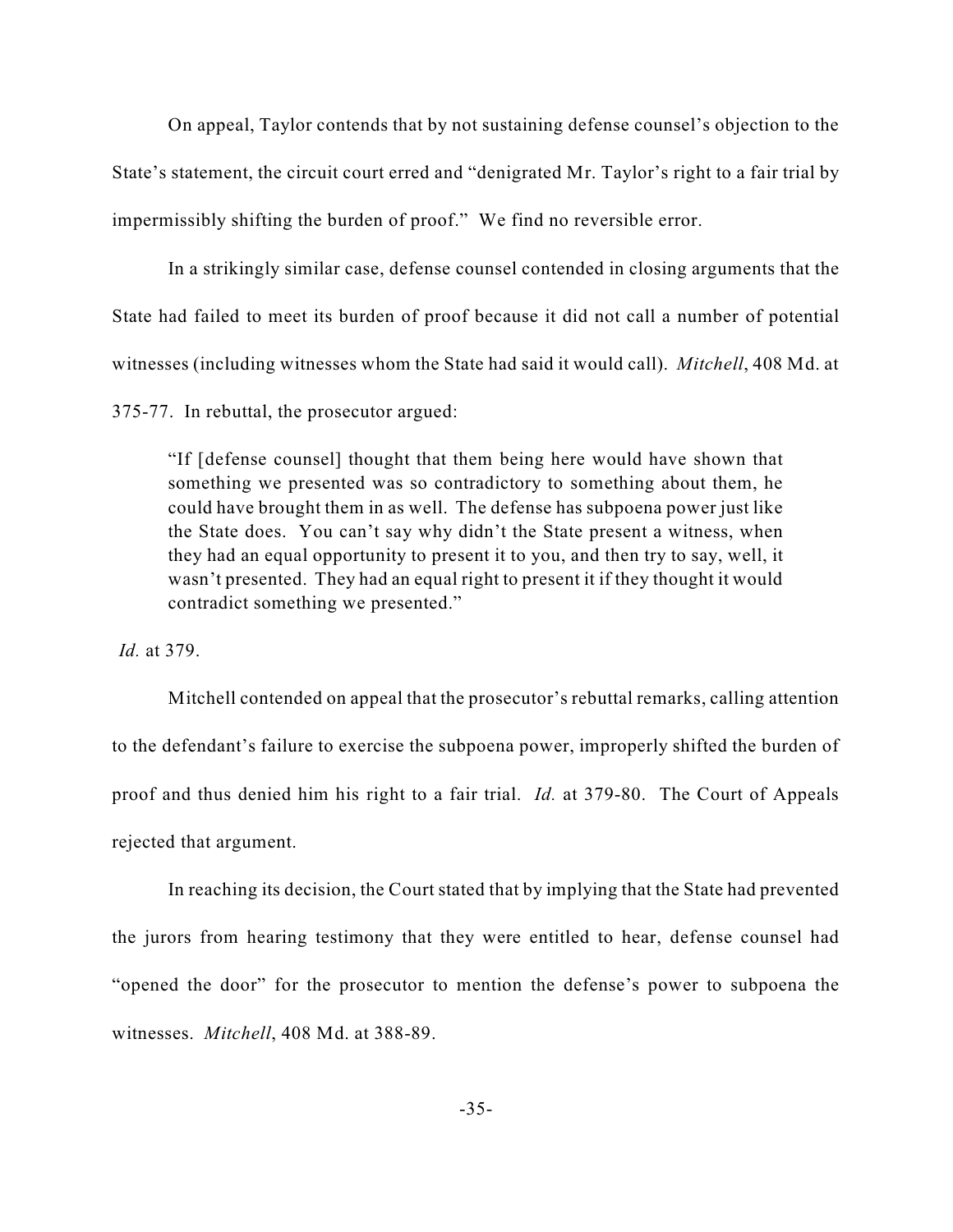The Court thus held that "a response by the prosecutor calling attention to Mitchell's subpoena power was fair comment," as well as "a tailored response to defense counsel's assertion that all the potential witnesses should have been brought into the courtroom given what defense counsel identified as a weakness in the State's case." *Id.* at 389. The Court emphasized that the prosecutor's "narrow and isolated, justified response to defense counsel's 'opening the door[]'" did not impermissibly shift the burden of proof to Mitchell. *Id.* at 392.

With this framework in mind, we hold that by commenting on the State's decision not to call Detective Teidemann to corroborate every aspect of Detective Moss's testimony, defense counsel opened the door to the prosecutor's comment concerning the defendant's failure to question Detective Teidemann on cross-examination. We further hold that the circuit court did not abuse its discretion in allowing the prosecutor to make that comment in rebuttal.

Although *Mitchell* concerned the defendant's failure to subpoena missing witnesses rather than the defendant's failure to pose specific questions to a witness who actually testified at trial, the prosecutor's argument in this case mirrors the argument that the Court of Appeals upheld in *Mitchell*. For example, in *Mitchell*, the prosecutor stated, "They had an equal right to present it if they thought it would contradict something we presented," while in this case the prosecutor stated, "Well, there's direct examination from the State and then there's cross-examination from the Defense Attorney. Did the Defense Attorney ask him any